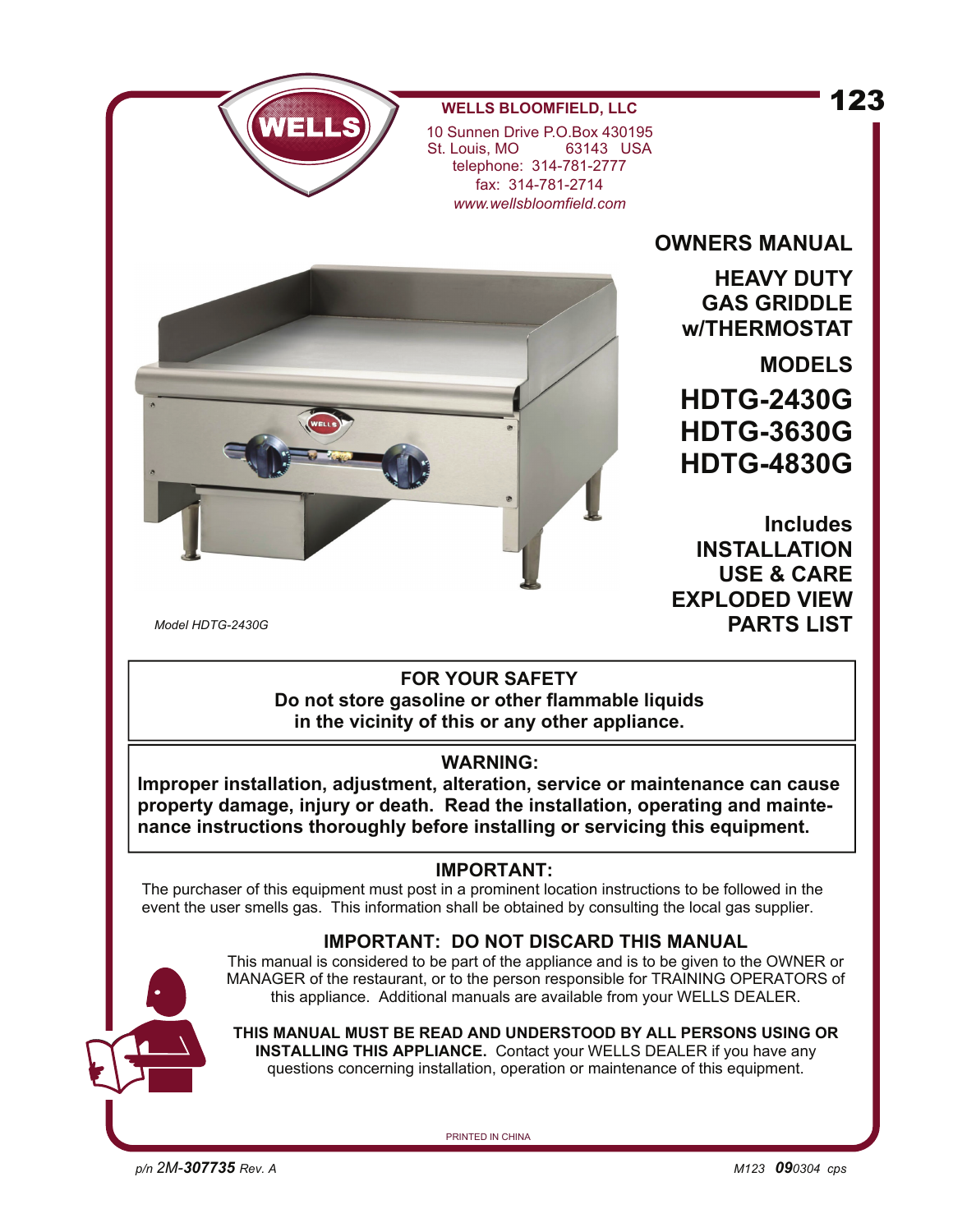#### **LIMITED WARRANTY STATEMENT**

Unless otherwise specified, all commercial cooking equipment manufactured by WELLS BLOOMFIELD, LLC is warranted against defects in materials and workmanship for a period of one year from the date of original installation or 18 months from the date of shipment from our factory, whichever comes first, and is for the benefit of the original purchaser only.

THIS WARRANTY IS THE COMPLETE AND ONLY WARRANTY, EXPRESSED OR IMPLIED IN LAW OR IN FACT, INCLUDING BUT NOT LIMITED TO, WARRANTIES OF MERCHANTABILITY OR FITNESS FOR ANY PARTICULAR PURPOSE, AND/OR FOR DIRECT, INDIRECT OR CONSEQUENTIAL DAMAGES IN CONNECTION WITH WELLS BLOOMFIELD PRODUCTS. This warranty is void if it is determined that, upon inspection by an authorized service agency, the equipment has been modified, misused, misapplied, improperly installed, or damaged in transit or by fire, flood or act of God. It also does not apply if the serial nameplate has been removed, or if service is performed by unauthorized personnel. The prices charged by Wells Bloomfield for its products are

based upon the limitations in this warranty. Seller's obligation under this warranty is limited to the repair of defects without charge by a Wells Bloomfield factory authorized service agency or one of its sub-service agencies. This service will be provided on customer's premises for non-portable models. Portable models (a device with a cord and plug) must be taken or shipped to the closest authorized service agency, transportation charges prepaid, for service. In addition to restrictions contained in this warranty, specific limitations are shown in the Service Policy and Procedure Guide. Wells Bloomfield authorized service agencies are located in principal cities. This warranty is valid in the United States and Canada and void elsewhere. Please consult your classified telephone directory, your foodservice equipment dealer or contact:

#### **Wells Bloomfield, LLC 10 Sunnen Dr., P.O.Box 430129 St. Louis MO 63143 USA phone (314) 781-2777 or fax (314) 781-2714**

for information and other details concerning warranty.

#### **SERVICE POLICY AND PROCEDURE GUIDE and ADDITIONAL WARRANTY EXCLUSIONS**

- 1. Resetting of safety thermostats, circuit breakers, over load protectors, and/or fuse replacements are **not** covered by this warranty unless warranted conditions are the cause.<br>2. All problems d
- 2. All problems due to operation at **voltages or phase other than specified on equipment nameplates** are **not** covered by this warranty. Conversion to correct voltage and/or phase must be the customer's responsibility.
- 3. All problems due to **electrical connections not made in accordance with electrical code requirements and wiring diagrams** supplied with the equipment are **not** covered by this warranty.
- 4. Replacement of items **subject to normal wear**, to include such items as knobs, light bulbs; and, normal maintenance functions including adjustments of thermostats, adjustment of micro switches and replacement of fuses and indicating lights are **not** covered by warranty.
- 5. Damage to electrical cords and/or plug due to exposure to excessive heat are **not** covered by this warranty.
- 6. Full use, care, and maintenance instructions supplied with each machine. Noted maintenance and preventative maintenance items, such as servicing and

 cleaning schedules, are customer responsibility. Those miscellaneous adjustments noted are customer responsibility. Proper attention to preventative maintenance and scheduled maintenance procedures will prolong the life of the appliance.

- 7. Travel mileage is limited to **sixty (60) miles** from an Authorized Service Agency or one of its sub-service agencies.<br>8 All labors
- All labor shall be performed during regular working hours. Overtime premium will be charged to the buyer.
- 9. All genuine Wells replacement parts are warranted for ninety (90) days from date of purchase on nonwarranty equipment. This parts warranty is limited only to replacement of the defective part(s). **Any** use of **non-genuine** Wells parts completely **voids any warranty.**
- 10. Installation, labor, and job check-outs are **not**  considered warranty and are thus **not** covered by this warranty.
- 11. Charges incurred by delays, waiting time or operating restrictions that hinder the service technician's ability to perform service are **not** covered by warranty. This includes institutional and correctional facilities.

#### **SHIPPING DAMAGE CLAIM PROCEDURE**

**NOTE:** For your protection, please note that equipment in this shipment was carefully inspected and packaged by skilled personnel before leaving the factory. Upon acceptance of this shipment, the transportation company assumes full responsibility for its safe delivery. **IF SHIPMENT ARRIVES DAMAGED:**

- 1. **VISIBLE LOSS OR DAMAGE:** Be certain that any visible loss or damage is noted on the freight bill or express receipt, and that the note of loss or damage is signed by the delivery person.
- 2. **FILE CLAIM FOR DAMAGE IMMEDIATELY:**  Regardless of the extent of the damage.
- 3. **CONCEALED LOSS OR DAMAGE:** if damage is unnoticed until the merchandise is unpacked, notify the transportation company or carrier immediately, and file "CONCEALED DAMAGE" claim with them. This should be done within fifteen (15) days from the date the delivery was made to you. Be sure to retain the container for inspection.

Wells Bloomfield cannot assume liability for damage or loss incurred in transit. We will, however, at your request, supply you with the necessary documents to support your claim.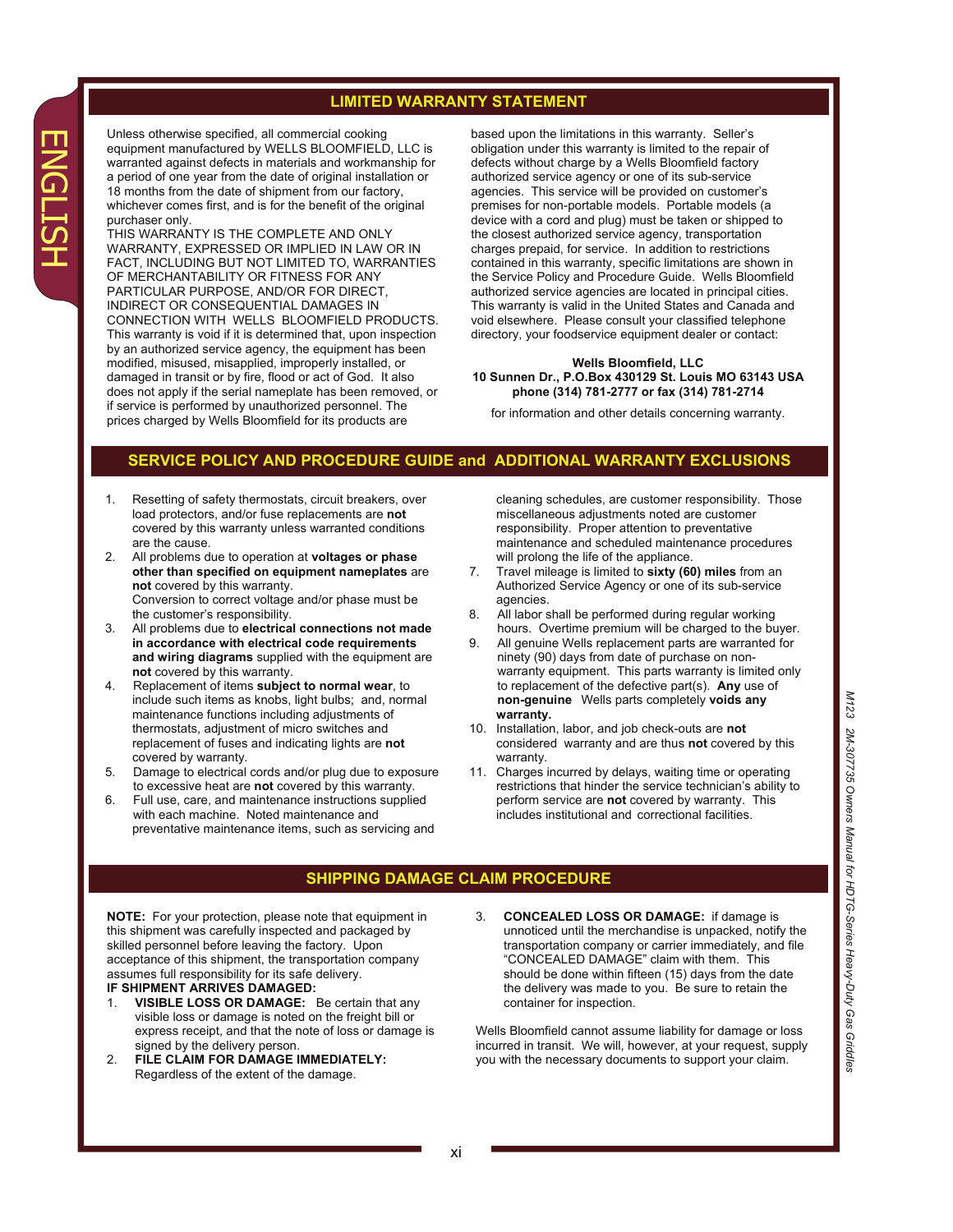## **TABLE OF CONTENTS**

ENGLISH

**ENGLISH** 

| <b>ENGLISH</b>                                              |                         |
|-------------------------------------------------------------|-------------------------|
| <b>WARRANTY</b>                                             | хi                      |
| <b>SPECIFICATIONS</b>                                       | 1                       |
| <b>FEATURES &amp; OPERATING CONTROLS</b>                    | $\overline{\mathbf{c}}$ |
| PRECAUTIONS & GENERAL INFORMATION                           | 3                       |
| <b>AGENCY LISTING INFORMATION</b>                           | 3                       |
| <b>INSTALLATION</b>                                         | 4                       |
| OPERATION                                                   | 8                       |
| <b>CLEANING INSTRUCTIONS</b><br>TROUBLESHOOTING SUGGESTIONS | 10<br>12                |
| <b>PARTS &amp; SERVICE</b>                                  | 13                      |
| <b>CUSTOMER SERVICE DATA</b>                                | 13                      |
|                                                             |                         |
| <b>ENGLISH / FRANÇAIS</b>                                   |                         |
| <b>GAS CONVERSION CHART</b>                                 |                         |
| <b>GRAPHIQUE DE CONVERSION</b>                              | 14                      |
| <b>EXPLODED VIEW &amp; PARTS LIST</b>                       |                         |
| LA VUE EXPLOSEE & LES PARTIES ENUMERENT                     | 15                      |
| <b>FRANÇAIS</b>                                             |                         |
| DESCRIPTION ET AVERTISSEMENTS DE SÛRETÉ                     | 16                      |
| <b>SPÉCIFICATIONS</b>                                       | 17                      |
| FONCTIONNALITÉS ET COMMANDES                                | 18                      |
| PRÉCAUTIONS & RENSEIGNEMENTS D'ORDRE                        |                         |
| GÉNÉRAL                                                     | 19                      |
| <b>INFORMATIONS CONCERNANT LES AGENCES</b>                  | 19                      |
| <b>INSTALLATION</b>                                         | 20                      |
| <b>FONCTIONNEMENT</b>                                       | 24                      |
| <b>INSTRUCTIONS POUR LE NETTOYAGE</b>                       | 26                      |
| CONSEILS POUR LE DÉPANNAGE                                  | 28                      |

## **INTRODUCTION**

Thank You for purchasing this Wells Bloomfield appliance.

Proper installation, professional operation and consistent maintenance of this appliance will ensure that it gives you the very best performance and a long, economical service life.

This manual contains the information needed to properly install this appliance, and to use and care for the appliance in a manner which will ensure its optimum performance.

| <b>SPECIFICATIONS</b> |                           |                    |                                    |                           |
|-----------------------|---------------------------|--------------------|------------------------------------|---------------------------|
| <b>MODEL</b>          | <b>STYLE</b>              | <b>FUEL</b>        | <b>MANIFOLD</b><br><b>PRESSURE</b> | <b>B.T.U.</b><br>per HOUR |
| <b>HDTG-2430G</b>     | 2 Dual Burners w/         | <b>Natural Gas</b> | 5.0" W.C.                          |                           |
|                       | Individual Control        | Propane (LP)       | 10" W.C.                           | 60,000                    |
| <b>HDTG-3630G</b>     | 3 Dual Burners w/         | <b>Natural Gas</b> | $5.0"$ W.C.                        | 90,000                    |
|                       | Individual Control        | Propane (LP)       | 10" W.C.                           |                           |
| <b>HDTG-4830G</b>     | 4 Dual Burners w/         | <b>Natural Gas</b> | 5.0" W.C.                          |                           |
|                       | <b>Individual Control</b> | Propane (LP)       | 10" W.C.                           | 120,000                   |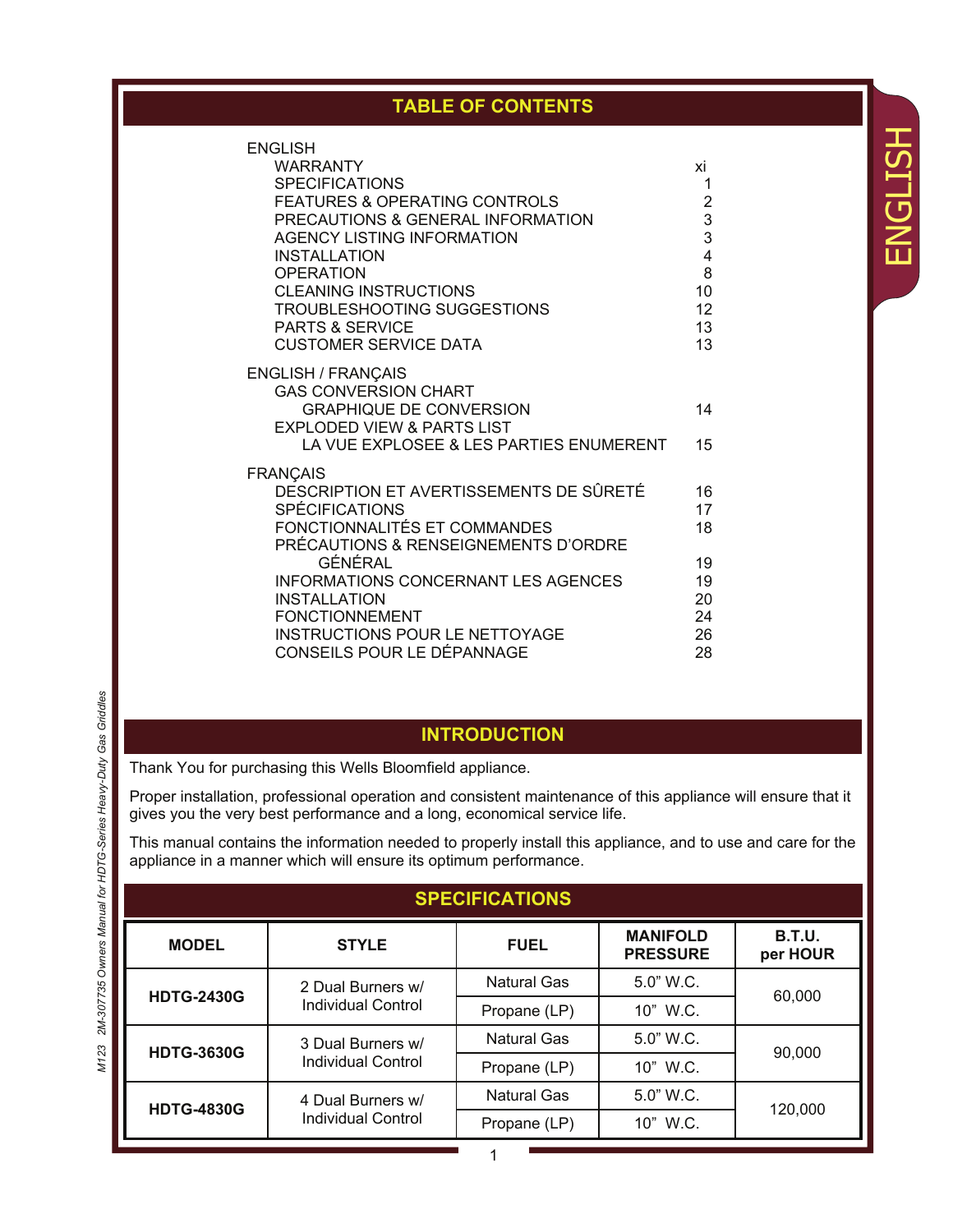## **FEATURES & OPERATING CONTROLS**

ENGLISH

**ENGLISH** 



**M123** *M123 2M-307735 Owners Manual for HDTG-Series Heavy-Duty Gas Griddles* 2M-307735 Owners Manual for HDTG-Series Heavy-Duty Gas Griddles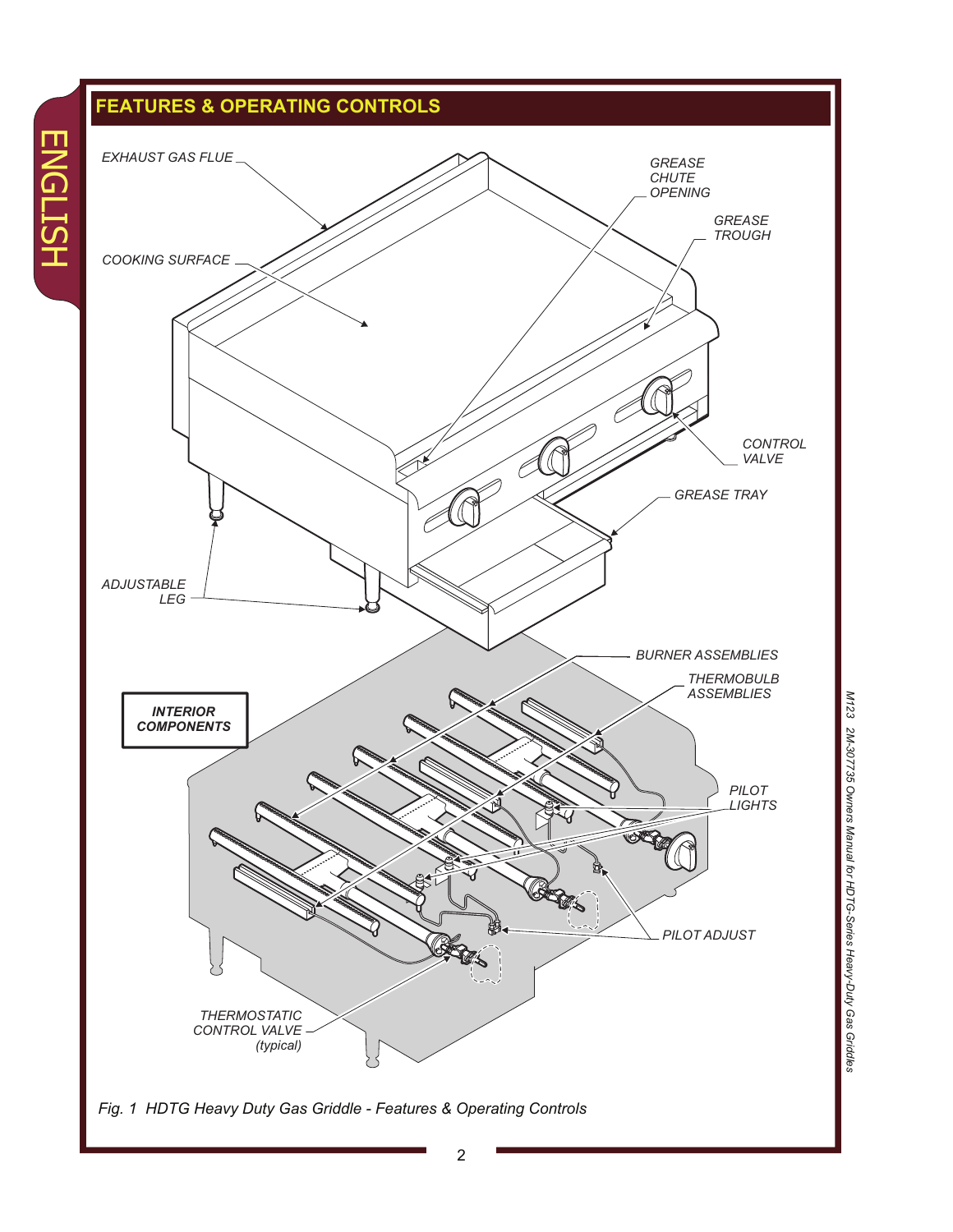## **PRECAUTIONS AND GENERAL INFORMATION**

This appliance is intended for use in commercial establishments only.

This appliance is intended to prepare food for human consumption. No other use is recommended or authorized by the manufacturer or its agents.

This appliance must be installed by a technician qualified and certified or licensed to install gas-fired equipment. A licensed technician must perform the initial start-up and adjustment of the appliance.

Operators of this appliance must be familiar with the appliance use, limitations and associated restrictions. Operating instructions must be read and understood by all persons using or installing this appliance.

Cleanliness of this appliance is essential to good sanitation. Read and follow all included cleaning instructions and schedules to ensure the safety of the food product.

DO NOT submerge appliance or burners in water. This appliance is not jet stream approved. DO NOT direct water jet or steam jet at this appliance, or at any control. DO NOT splash or pour water on, in or over any controls. DO NOT wash counter around this appliance with water jet. Burners which have become wet must be thoroughly dried before use.

Griddle surface will be very hot when in use. Contact will cause severe injury.

This appliance must be operated with the supplied 4" legs properly installed.

Do not operate this appliance if the smell of gas is present. Turn off all gas supply valves and move to a remote location to call your Authorized Wells Service Agent for service.

The technical content of this manual, including any parts breakdown illustrations and/or adjustment procedures, is intended for use by qualified technical personnel only.

Any procedure which requires the use of tools must be performed by a qualified technician.

This manual is considered to be a permanent part of the appliance. This manual and all supplied instructions, diagrams, schematics, parts breakdown illustrations, notices and labels must remain with the appliance if it is sold or moved to another location.

This appliance conforms to NSF Standard 4 for sanitation only if installed in accordance with the supplied *Installation Instructions* and maintained according to the instructions in this manual.

This appliance meets ANSI Z.83.11 specifications for gas-fired food service equipment.

This appliance is Canadian Standards Association design certified for gas operation



All servicing of the gas supply and combustion components of this appliance must be performed by a technician trained and certified in the maintenance of gas appliances. Improper servicing of gas equipment can result in fire and explosion.

ENGLISH

 $\blacksquare$ 

HSLISN



Exposed surfaces can be hot to the touch and may cause burns.

## **AGENCY LISTING INFORMATION**



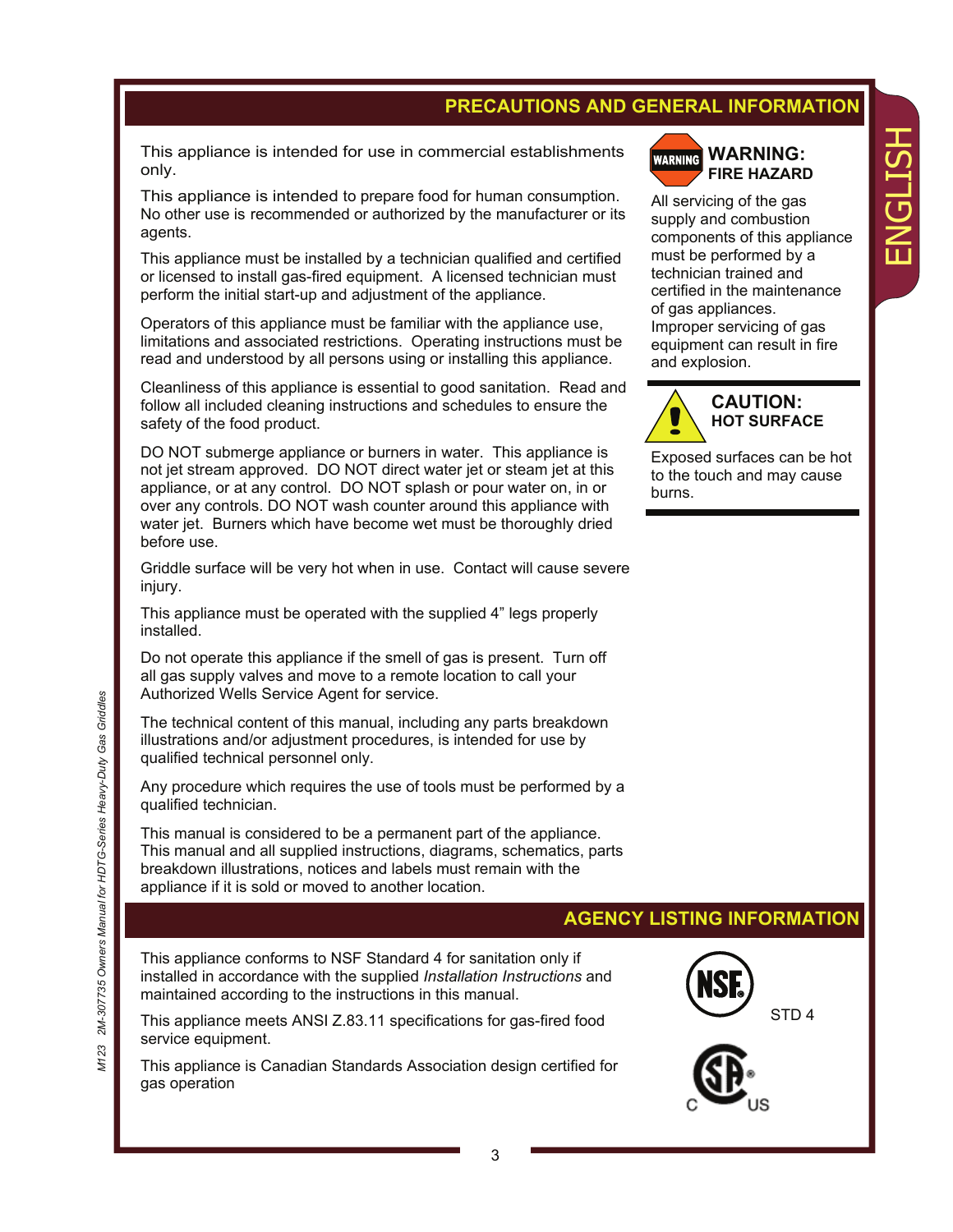## **INSTALLATION**

ENGLISH

**ENGLISH** 

**NOTE:** DO NOT discard the carton or other packing materials until you have inspected the appliance for hidden damage and tested it for proper operation. Refer to *SHIPPING DAMAGE CLAIM PROCEDURE* on the inside front cover of this manual.



This appliance must be properly ventilated. Failure to provide and maintain proper ventilation of exhaust gasses can result in severe injury or death.



**WARNING: FIRE HAZARD** 

Do not store gasoline or any other flammable or combustible material near this appliance. The open flame can cause such materials to ignite.

The area where the griddle is installed must be kept clear of combustibles and flammables. This includes mops, rags, grease, wrapping paper and electric cords.

**NOTICE:** Manufacturer's warranty on this griddle is in effect only when the griddle is installed in accordance with these instructions and local codes and ordinances or, in the absence of local codes, the National Fuel Gas Code, ANSI Z223.1 (current edition). The manufacturer of this griddle assumes no liability for any damage or injury resulting from failure to comply with this notice.

#### **UNPACKING & INSPECTION**

Carefully remove the appliance from the carton. Remove all protective plastic film, packing materials and accessories from the appliance before connecting performing any installation procedure.

Carefully read all instructions in this manual and the *Installation Instruction Sheet* packed with the appliance before starting any installation.

Read and understand all labels and diagrams attached to the appliance.

Carefully account for all components and accessories before discarding packing materials. Store all accessories in a convenient place for later use.

#### COMPONENTS

Dual Burner (-2430G, 2 ea.; -3630G, 3 ea.; -4830H, 4 ea.) Adjustable Legs (set of 4)

Grease Tray (-2430G, 1 ea.; -3630G, 1 ea.; -4830H, 2 ea.)

#### **SETUP**

Setup the griddle only on a firm, level, non-combustible surface. Verify local codes for requirements. Concrete, tile, terrazzo or metal surfaces are recommended. Metal or tile over combustible material may not meet code for non-combustible surfaces.

Install the provided adjustable legs, one on each corner of the appliance, in the holes provided. Verify that the unit sits firmly ON ALL FOUR LEGS. With the adjustable legs, adjust as required to level the appliance. All four legs must be adjusted to firmly contact the countertop in order to prevent tipping.



Adequate clearance for air openings in the cabinet must be provided. Refer to the *Installation Instruction Sheet* for required clearances. Maintain required clearances between the appliance and adjacent combustible surfaces.

The griddle must be installed in an area with sufficient make-up air for proper combustion, and must be installed such that the flow of combustion and ventilation air will not be obstructed.

When used with an exhaust fan, special precautions must be observed to avoid interference with the operation of the griddle, such as drafts and air starvation.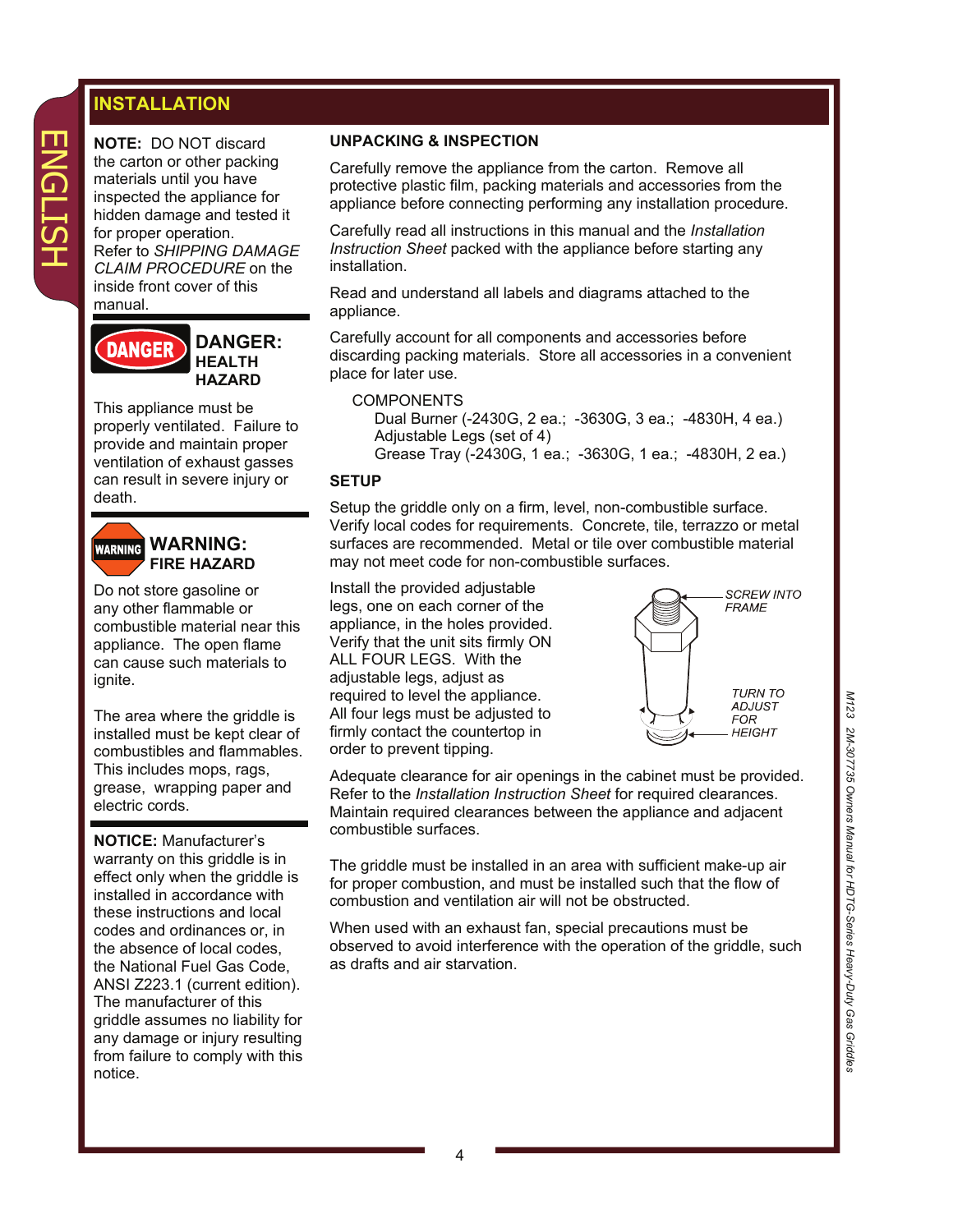## **INSTALLATION (continued)**

## **GAS APPLIANCE CODE COMPLIANCE**

The installation of gas piping from the outlet side of the gas meter or service regulator to the griddle must be performed by a technician qualified and certified or licensed to install gas-fired equipment.

A licensed and qualified technician must perform the initial startup and adjustment of this appliance.

The installation of this gas-fired appliance must conform to local codes, or in the absence of such codes, with the current edition of National Fuel Gas Code ANSI Z223.1.

For use in the State of Massachusetts, this appliance must be installed in compliance with *Massachusetts Fuel Gas and Plumbing Code CMR 248.*

The installation of this gas-fired appliance must comply with applicable portions of NFPA 96 for ventilation. The current edition of NFPA 96 (*Standard for the Installation of Equipment for the Removal of Smoke and Grease Laden Vapors from Commercial Cooking Equipment*) specifies ventilation requirements to ensure the removal of exhaust gasses and products of combustion.

IT IS THE RESPONSIBILITY OF THE INSTALLER TO ENSURE THAT THIS GAS GRIDDLE INSTALLATION CONFORMS TO ALL APPLICABLE CODES AND ORDINANCES.

The venting of this appliance must not be obstructed, nor may such venting interfere with the flow of combustion air required for proper operation of the gas burners.

Additionally:

- 1. The gas supply line used to connect the griddle to the gas supply system must be black iron pipe, or other material as approved by local ordinance for gas piping.
- 2. Gas supply piping must be inside 3/4" diameter or greater.
- 3. Use pipe sealant made specifically for gas piping on all pipe joints. Apply sealant sparingly to the male threads only. Sealant must be resistant to the action of LP gas.
- 4. Verify that all supply piping is clean and free of obstructions, dirt, chips and pipe sealant compound prior to installation.
- 5. All pipe joints must be checked for leaks before lighting. Leak checks should be performed with a soap and water solution. NEVER CHECK FOR LEAKS WITH AN OPEN FLAME.



**DANGER: FIRE AND EXPLOSION HAZARD** 

ENGLISH

 $\blacksquare$ 

NEVER use an open flame to check for gas leaks. Fire and explosion may result.



Installation procedures must be performed by a qualified technician with full knowledge of all applicable gas-fired appliance codes. Failure can result in personal injury and property damage.

#### **IMPORTANT:**

All pipe joints must be checked for leaks before lighting. Leak checks should be performed with a soap and water solution.

#### **IMPORTANT:**

Information on the construction and installation of ventilating hoods may be obtained from the current edition of NFPA 96 *Standard for the Installation of Equipment for the Removal of Smoke and Grease Laden Vapors from Commercial Cooking Equipment*. Copies of this standard are available from the Nation Fire Protection Assn.:

#### NFPA

1 Batterymarch Park P.O. Box 9101 Quincy, MA 02269-9101

*M123 2M-307735 Owners Manual for HDTG-Series Heavy-Duty Gas Griddles* 2M-307735 Owners Manual for HDTG-Series Heavy-Duty Gas Griddles M123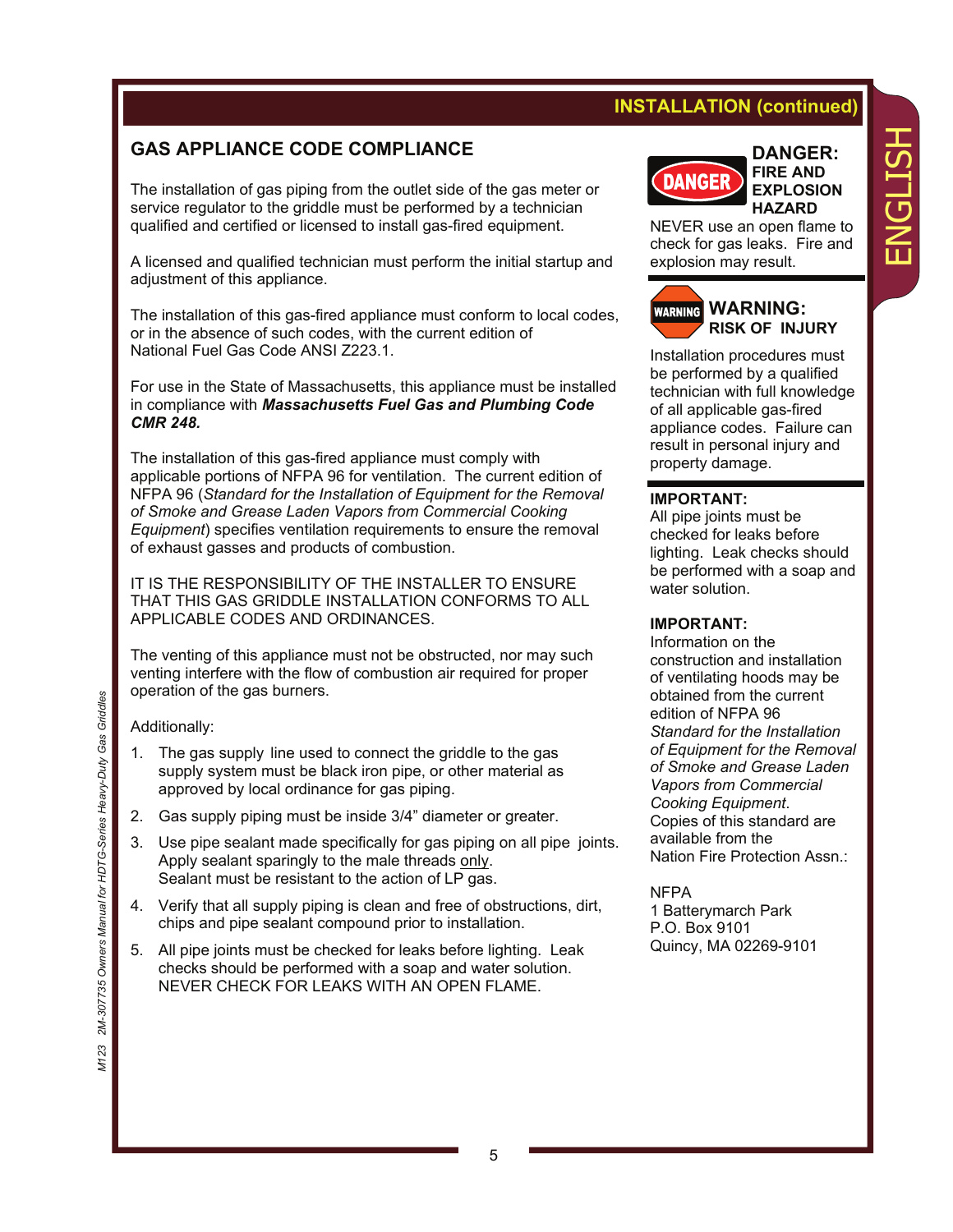## **INSTALLATION (continued)**



**DANGER: FIRE AND CDANGER EXPLOSION HAZARD** 

NEVER use an open flame to check for gas leaks. Fire and explosion may result.

#### **IMPORTANT:**

All pipe joints must be checked for leaks before lighting. Leak checks should be performed with a soap and water solution.



#### **WARNING: FIRE HAZARD**

This griddle is supplied with a gas pressure regulator. Failure to properly install the supplied regulator will result in an extremely hazardous condition.

Flow arrow stamped on body of regulator must point toward the griddle.

Vent hole must point UP.

#### **IMPORTANT:**

Verify fuel gas type. If the available fuel does not match the nameplate specification, exchange the hotplate for the correct type.

#### **IMPORTANT:**

The appliance and its individual manual shutoff valve must be disconnected from supply system piping during any pressure testing of that system at pressures in excess of 1/2 p.s.i. (3.5 kPa).

Also, the appliance must be isolated from the gas supply piping system by closing its individual manual shutoff valve during any pressure testing of the gas supply piping at test pressures equal to or less than 1/2 p.s.i. (3.5 kPa).

#### **INSTALLING THE GAS GRIDDLE**

Refer to the nameplate. Verify the fuel type and pressure, which must match the nameplate specifications. Connecting the hotplate to the wrong fuel type and/or pressure will compromise the safety and/or performance of the appliance.

#### BE SURE TO MAINTAIN REQUIRED CLEARANCES TO COMBUSTIBLE SURFACES.

The griddle must be placed in its final operational position and leveled front-to-back and side-to-side, with a spirit level, prior to beginning the gas piping installation. Re-check the level of the unit at the conclusion of the gas piping installation.

Each gas griddle is supplied with a separate gas pressure regulator, which must be installed on the manifold pipe protruding from the rear of the griddle. Ensure that the regulator is installed such that the flow arrow stamped on the body of the regulator points toward the griddle. Failure to properly install the supplied regulator will result in an extremely hazardous condition.

A moisture trap (drip leg) consisting of a tee, 4" nipple pointing down, and cap must be installed upstream of the gas pressure regulator.

A manual gas shut-off valve may be required by local codes and is, in any case, strongly recommended. The shut-off valve must be installed between the gas supply piping and the gas pressure regulator.



*Fig. 2 Gas Supply Piping* 

*It is the responsibility of the gas piping installer to identify the code requirement for a shut-off valve.* 

Shut-off valves, moisture trap and all associated piping must be supplied by the gas piping installer.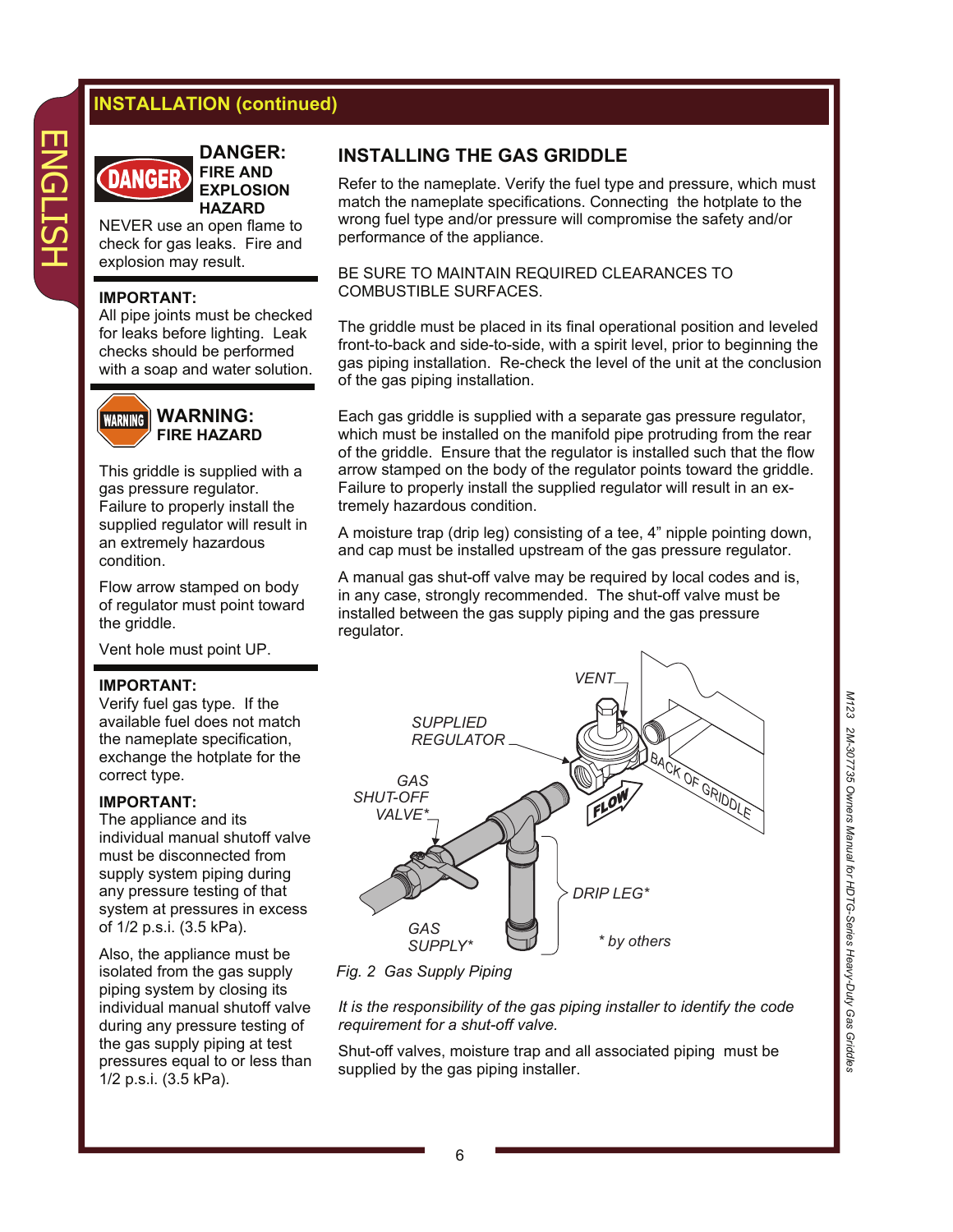## **INSTALLATION (continued)**

Adjustments must be performed by a qualified technician only.

For conversion to LP / Propane, or for operation above 2000 feet

The griddle is shipped from the factory equipped for natural gas and adjusted for sea level

to 2000 feet elevation.

elevation, contact your Authorized Wells Service

**IMPORTANT:** 

**IMPORTANT:** 

Agency.

#### **SET GAS PRESSURE:**

Gas pressure regulator is factory set.

#### **SET PILOT FLAME:**

Remove all burner control knobs, then remove the front panel.

 The pilot adjustments are near the control valve for each set of burners.

 Using a small, flat-blade screwdriver, turn the screw clockwise to decrease the flame size, or counter-clockwise to increase the flame size.

 Adjust the pilot flame to 1/4" high. Test for operation: all sections of the burner must light without undue delay. Drafty conditions may require a higher flame to allow the pilot to remain lit.

 Replace the front panel and all knobs before returning the unit to service.

#### **ADJUST BURNER FLAME:**

Remove all burner control knobs, then remove the front panel.

Turn an individual burner on.

Loosen the locking screw on the shutter.

 Turn the shutter to admit more or less air as required. Adjust the air shutter until the flame is mostly blue in color.

 Tighten the locking screw when finished. Replace the front panel and all knobs before returning the unit to service.



*Fig. 3 Flame Adjustments* 

M123

# ENGLISH HSLISN  $\overline{\mathbf{u}}$

7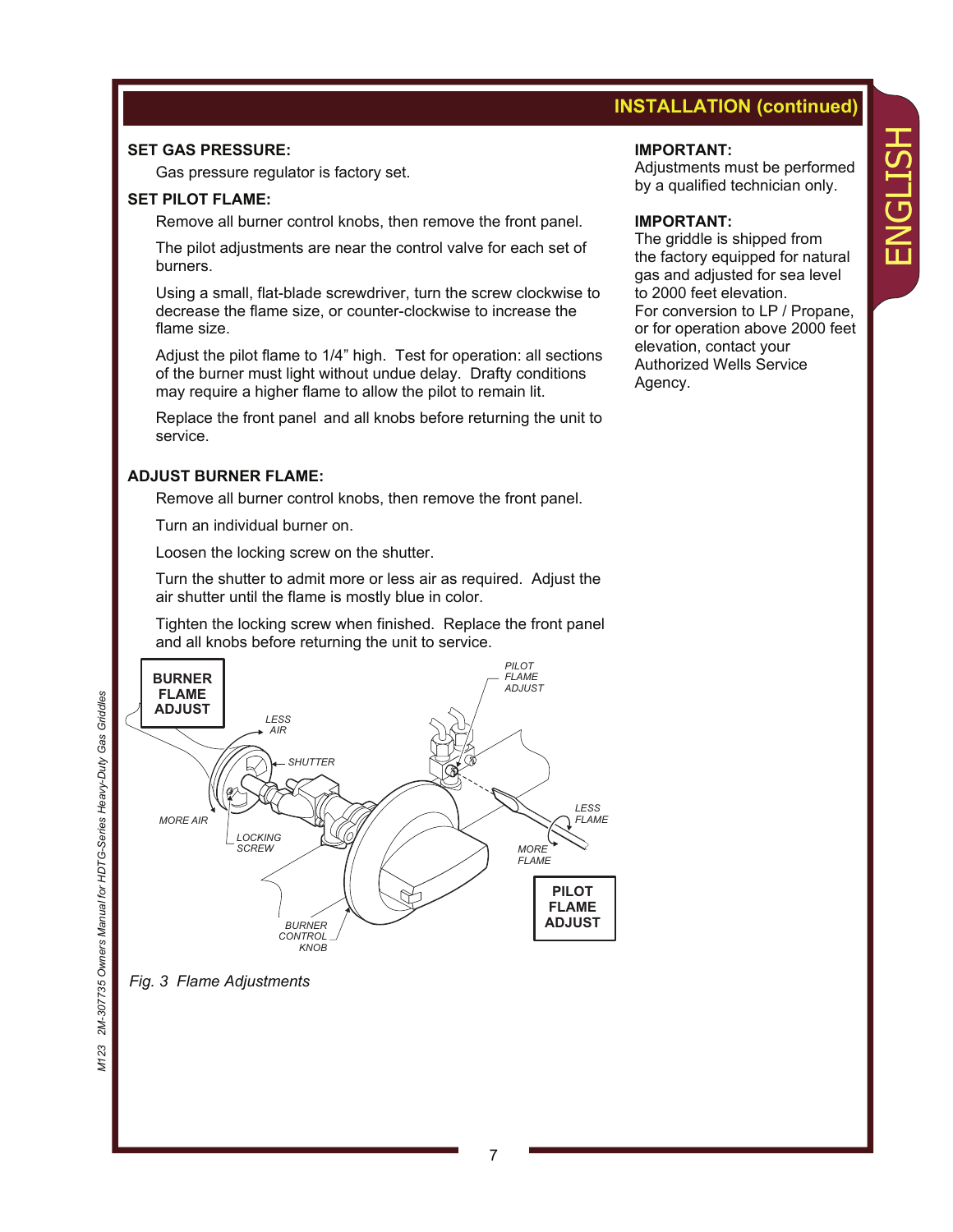## **OPERATION**



**WARNING: WARNING FIRE HAZARD** 

## **IF YOU SMELL GAS:**

- **¤** DO NOT try to light any appliance.
- **¤** DO NOT touch any electrical switch
- **¤** DO NOT use any telephone in your building.

In the event a gas odor is detected, shut down the unit at the main gas shutoff valve and contact your local gas supplier from a neighboring location.

Follow the instructions received from the gas supplier immediately and exactly.

## **GENERAL OPERATIONAL NOTES**

Carefully read the description of the griddle operation on the specification sheet.

Do NOT use this appliance if it has been submerged in water. Call a qualified technician to examine the appliance and to service or replace any component which has been submerged. Burners which have been allowed to become wet must be thoroughly dried before use.

For initial startup, and any time the gas supply has been shut-off, it may take several minutes to light the pilot while air in the piping and manifolds is purged.

The burner control knobs must be turned by hand only. Never use tools to turn the control knob. If the knob will not turn by hand, DO NOT attempt to force or repair it. Contact your Authorized Wells Service Agency for repairs. Forced or improperly repaired valves pose the risk of fire and/or explosion.

Make sure burners, pilot burner and grease tray are properly installed before attempting to operate.

## **LIGHTING THE PILOT FLAME**

Before lighting the pilot light, smell all around the appliance area for gas. Be sure to smell near floor level because some gas is heavier than air and will settle to the floor.

For initial startup, and any time the gas supply has been shut-off, it may take several minutes to light the pilot while air in the piping and manifolds is purged.

The pilot light must be lighted by hand:

Turn all control knobs to the full OFF position.

 The pilot is located adjacent to one leg of the burner, and is accessible through the front panel opening.

 Be sure the gas shut-off valve is ON and the appliance has had time for the air to be purged from the lines. Attempt to light the pilot every 15 seconds after the gas valve is turned on.

 Light the pilot with a long match or fireplace lighter. DO NOT use a cigarette lighter.

## **SHUT DOWN INSTRUCTIONS**

Turn all burner knobs to *OFF*.

Turn all pilots *OFF*.

Turn the main gas supply *OFF*.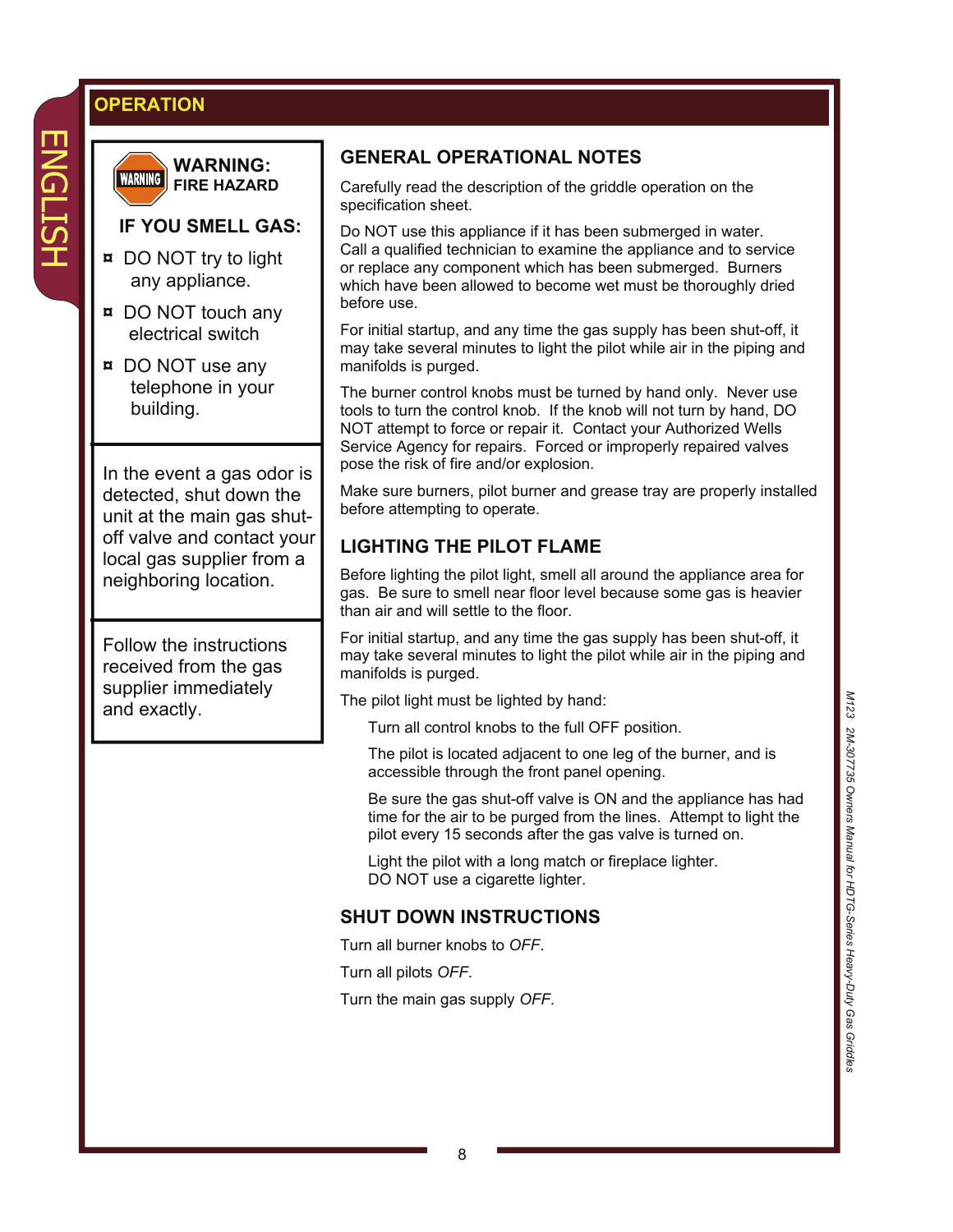## **OPERATION (continued)**

## **SEASON THE GRIDDLE SURFACE**

As manufactured, the steel surface of your Wells griddle has microscopic pores. It is important to fill these pores with oil in order to provide a hard, non-stick cooking surface.

- a. Preheat the griddle surface to 375ºF (191ºC).
- b. Spread a light film of cooking oil over the entire griddle surface
- c. Allow the oil film to cook in for approximately 2 minutes, or until it smokes.
- d. Wipe the griddle surface with a clean damp cloth until all oil is removed.
- e. For new griddles, repeat this procedure 2-3 times until the griddle has a slick, clean surface.

## **OPERATION**

Inspect the unit for cleanliness before use. Clean as necessary: See *Cleaning Instructions*, page 10.

Be sure the pilot light is lit before operation. See *Lighting the Pilot Light*, page 8.

The burner control knobs must be turned by hand only. Never use tools to turn the control knob.

The control used in this gas griddle provides a continuous range of settings from approximately 200ºF (93ºC) to 450ºF (230ºC).

Light the burner by turning the control knob to the highest setting until fire forms completely in all sections of the burner. Set the control knob to the desired temperature. The setting can be readjusted at any time. Turn knob folly colckwise to turn burner off.



*Fig. 4 Burner Control* 

#### **Cooking Recommendations:**

Save energy by turning the temperature control knob OFF any time the griddle is not in use. Gas burners provide full heat instantly, making it unnecessary to leave the unit on during intermittent use.



#### **WARNING: FIRE HAZARD**

NEVER attempt to force or repair a stuck control valve. Contact your Authorized Wells Service Agency for repairs. Forced or improperly repaired valves pose the risk of fire and/ or explosion.

ENGLISH

 $\overline{\mathbf{u}}$ 

HSLISN



If the pilot light should be extinguished, turn off the gas shut-off valve. Allow the appliance to vent for five minutes before attempting to re-light.



Exposed surfaces can be hot to the touch and may cause burns.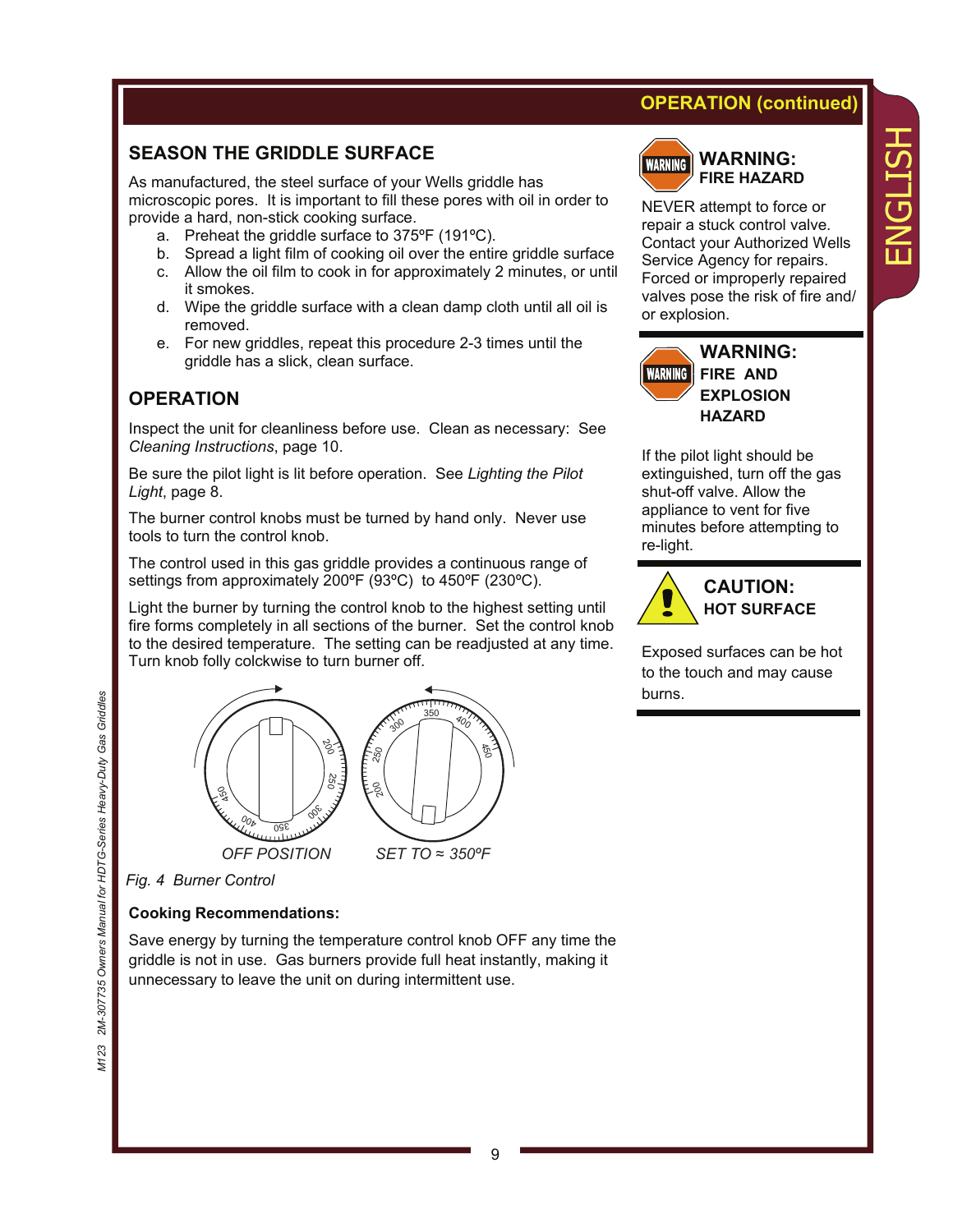## **CLEANING INSTRUCTIONS**



**WARNING: WARNING FIRE HAZARD** 

Shut off the gas supply valve before cleaning.



**CAUTION**: **BURN HAZARD** 

Allow hotplate to cool completely before cleaning.

**IMPORTANT:** DO NOT spill or pour water into controls.

DO NOT submerge griddle cabinet in water. Damage to internal components will occur.

Damage to internal components from water damage is NOT covered by warranty.

DO NOT steel wool or metal scouring pads to clean cabinet or grease tray.

Good sanitation is vital to the quality of the final food product. Be sure to clean in all corners and crevices where grease and other cooking debris can accumulate.

## **PREPARATION**

Turn control valve to a low setting before cleaning. Allow griddle to cool to this lower setting before cleaning.

**FREQUENCY**  Daily

**TOOLS**  Bristle Brush Clean Cloth or Sponge Mild Detergent Cleaner Formulated for Stainless Steel Warm Water

#### **DAILY CLEANING**

- 1. Pour a small amount of water on the griddle surface and let it "sizzle".
- 2. Clean the griddle surface. Use a pumice stone or griddle brick to scrape food waste. Clean the griddle surface down to bright metal. Wipe off any remaining powder residue.

**IMPORTANT:** NEVER USE STEEL WOOL TO CLEAN THE GRIDDLE SURFACE!

DO NOT use detergent or oven cleaner to clean the griddle surface.

- 3. Use a soft-bristled fiber brush in a circular motion to remove any remaining food particles.
- 4. Turn temperature control to *OFF*. Allow the griddle surface to cool, then wipe the surface with a clean cloth. Dry the griddle surface thoroughly.

**IMPORTANT:** SEASON THE COOKING SURFACE AFTER EACH CLEANING. See page 9.

- 5. At least once each day, the grease trough must be thoroughly cleaned. Using a scraper, remove all grease and food waste from the grease trough by pushing it down the waste hole and into the grease tray.
- 6. After scraping all cooking waste from grease trough into the grease tray, take the grease drawer to the kitchen cleaning area and properly dispose of all waste.
	- a. Clean drawer with hot water and a mild detergent.
	- b. Dry drawer thoroughly and reinstall in griddle.
- 7. Wipe down exterior of griddle cabinet with a clean cloth and non abrasive cleanser. Rinse thoroughly with water and a clean cloth. Dry with a soft clean cloth.

Procedure is complete.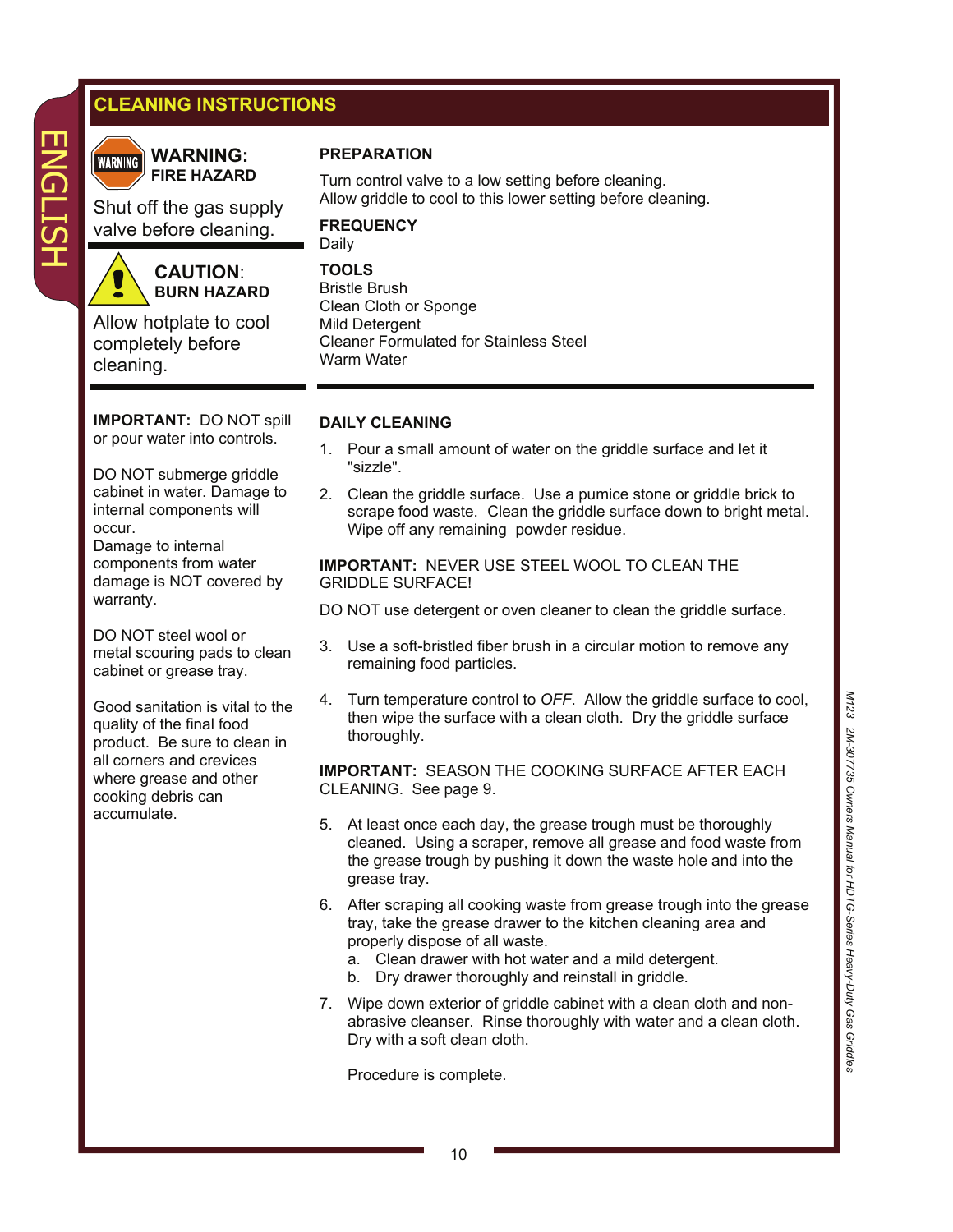## **CLEANING INSTRUCTIONS (continued)**

#### **PREPARATION**

Turn gas shut-off valve OFF. Allow griddle to cool before cleaning.

**FREQUENCY**  As Needed

**TOOLS**  Bristle Brush Clean Cloth or Sponge Mild Detergent Cleaner Formulated for Stainless Steel Warm Water

#### **CLEANING BURNERS**

If one or more individual flame openings does not light, or if the flame is intermittent or uneven, the burner may need to be cleaned.

Turn shut-off valve OFF. Remove all control knobs and remove front panel.

Note position of burner assemblies in cabinet. Remove burners.

Examine burner assemblies. Note position of air shutters before cleaning. Clean food particles from burners with warm water, mild detergent and a bristle brush. Rinse by wiping with a soft cloth dampened with clean water. Wipe exterior surfaces dry with a soft clean cloth. Allow burners to air dry so that interior passages are completely free of water.

Examine burners to be sure the air shutters are in their proper position. Reinstall burners with flame openings "up". The venturi / air shutter slides over the nozzle of the control valve. The pegs on the rear of the burner set in corresponding notches in the rear burner support bracket. The pegs on the front of the burner set on the front support bracket.

Turn shut-off valve ON and light pilot light.

Reinstall front panel and all control knobs.

Test all burners for proper operation.

Procedure is complete.



**WARNING: FIRE HAZARD**  ENGLISH

HSTTDNE

Shut off the gas supply valve before cleaning.

**IMPORTANT:** DO NOT spill or pour water into burners or controls,

DO NOT submerge griddle cabinet in water. Damage to internal components will occur.

Damage to internal components from water damage is NOT covered by warranty.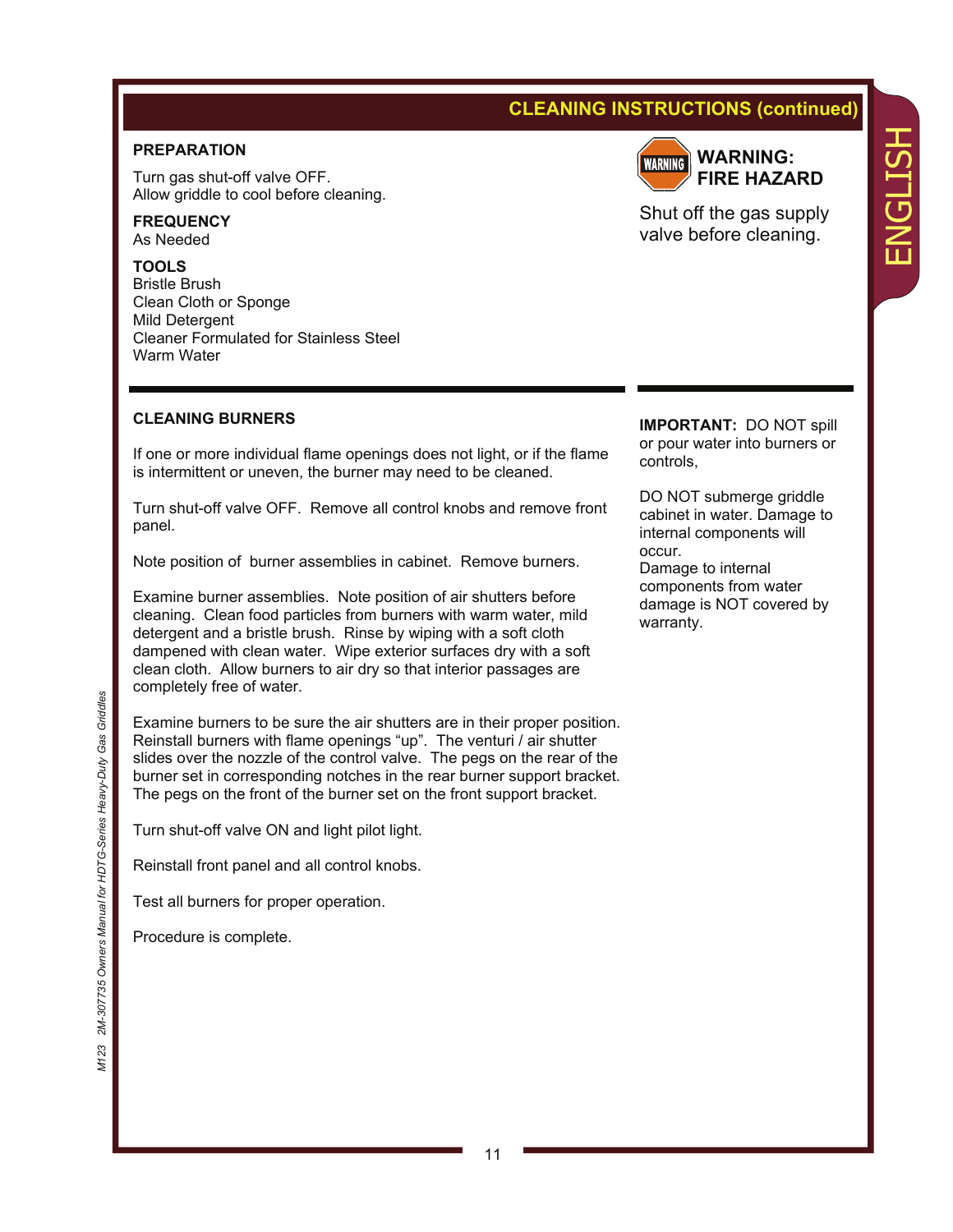# **ENGLISH** ENGLISH

## **TROUBLESHOOTING**

| <b>SYMPTOM</b>                                            | <b>POSSIBLE CAUSE</b>                                                 | <b>SUGGESTED REMEDY</b>                                                                 |
|-----------------------------------------------------------|-----------------------------------------------------------------------|-----------------------------------------------------------------------------------------|
|                                                           | Gas supply off                                                        | Check main / unit gas valves                                                            |
| Pilot will not light                                      | Air in lines                                                          | Turn pilot valve on. Attempt to<br>light pilot every 15 sec.                            |
|                                                           | Pilot valve not on                                                    | Turn pilot valve on / adjust                                                            |
|                                                           | Gas supply off                                                        | Check main / unit gas valves                                                            |
| Burners won't light                                       | Air in lines                                                          | Turn gas valve on. Attempt to<br>light pilot every 15 sec.                              |
|                                                           | Pilot burner not lit                                                  | Turn off gas - allow unit to<br>vent for 5 minutes. Turn gas<br>back on and light pilot |
|                                                           | Control not set high enough                                           | Turn control knob to desired<br>temperature<br>Set to desired setting when lit          |
| One burner assembly<br>won't light                        | Water in burner                                                       | Remove burner and dry<br>thoroughly                                                     |
|                                                           | Damaged temperature control,<br>burner or other internal<br>component | <b>Contact Authorized Wells</b><br>Service Agency for repairs                           |
| Portions of a burner won't light<br>or have erratic flame | Burner wet or flame opening(s)<br>clogged                             | Clean and dry burner                                                                    |
| One burner does not control or<br>does not shut off       | Damaged thermostat, thermobulb<br>or capillary                        | <b>Contact Authorized Wells</b><br>Service Agency for repairs                           |
|                                                           | Temperature control not set                                           | Adjust for desired temperature                                                          |
| Burner not hot enough                                     | Shutter or nozzle out of<br>adjustment                                | Contact qualified technician for<br>adjustment                                          |
|                                                           | Damaged temperature control,<br>burner or other internal<br>component | <b>Contact Authorized Wells</b><br>Service Agency for repairs                           |
|                                                           |                                                                       | <b>NOTE:</b> There are no user                                                          |

serviceable components in the burner assemblies or in the control valves. In all cases of damage or malfunction, contact your Authorized Wells Service Agency for repairs.

M123 2M-307735 Owners Manual for HDTG-Series Heavy-Duty Gas Griddles *M123 2M-307735 Owners Manual for HDTG-Series Heavy-Duty Gas Griddles*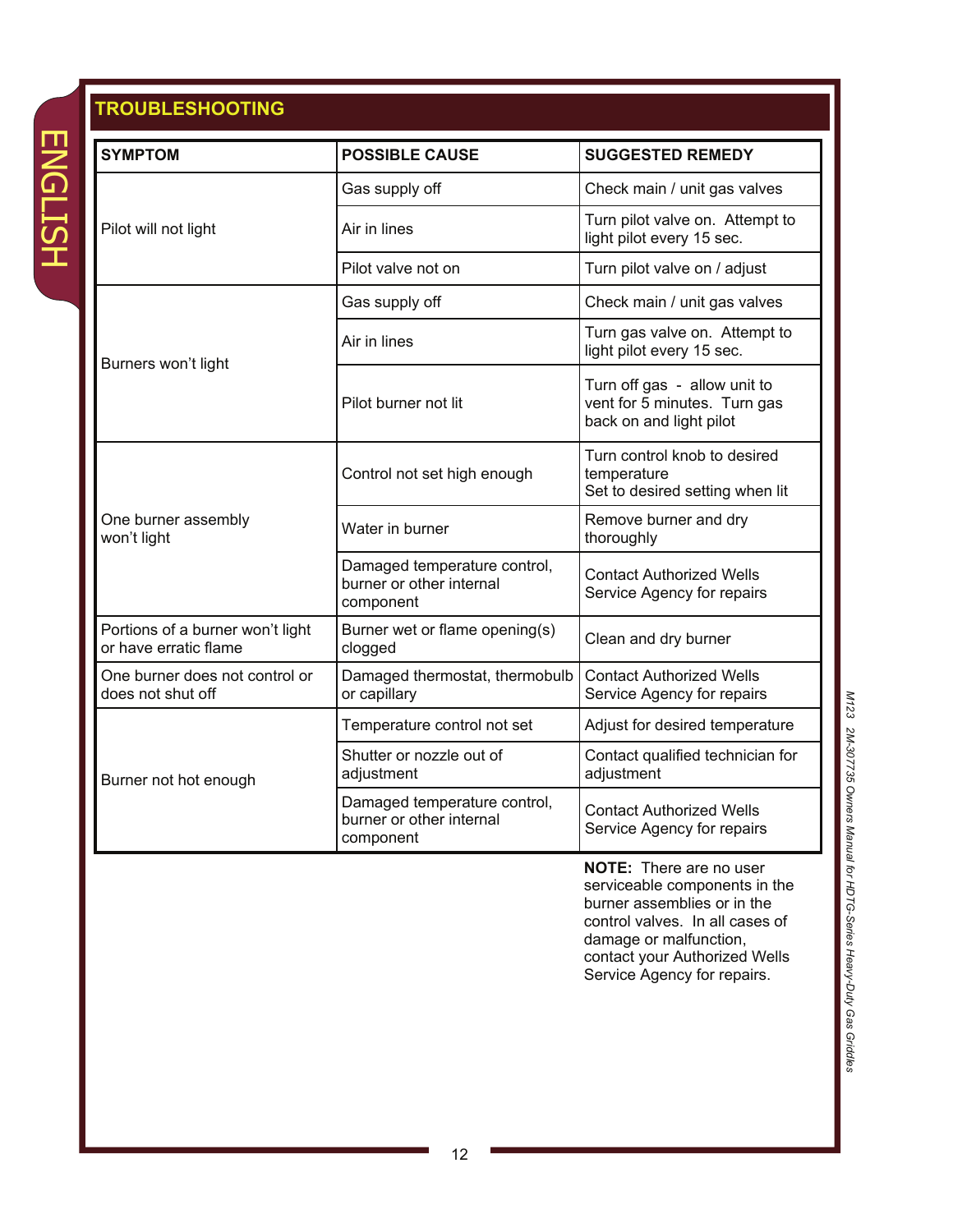|                                                |                                                                                               | <b>PARTS &amp; SERVICE</b>                                                                                                                                                                |
|------------------------------------------------|-----------------------------------------------------------------------------------------------|-------------------------------------------------------------------------------------------------------------------------------------------------------------------------------------------|
| <b>DESCRIPTION</b>                             | <b>PART NO.</b>                                                                               | <b>IMPORTANT: Use only</b><br>factory authorized service                                                                                                                                  |
| LEGS, ADJUSTABLE 4" METAL (SET of 4)           | 20563                                                                                         | parts and replacement<br>filters.<br>For factory authorized<br>service, or to order factory<br>authorized replacement parts,<br>contact your Wells authorized<br>service agency, or call: |
|                                                |                                                                                               | <b>Wells Bloomfield, LLC</b><br>10 Sunnen Dr., P.O.Box 430129<br>St. Louis MO 63143 USA                                                                                                   |
|                                                |                                                                                               | Service Dept.<br>phone: (314) 781-2777<br>(314) 781-2714<br>fax:                                                                                                                          |
|                                                |                                                                                               | Service Parts Department can<br>supply you with the name and<br>telephone number of the<br><b>WELLS AUTHORIZED</b><br><b>SERVICE AGENCY</b><br>nearest you.                               |
|                                                |                                                                                               |                                                                                                                                                                                           |
|                                                |                                                                                               |                                                                                                                                                                                           |
| Duty Gas Griddles                              |                                                                                               |                                                                                                                                                                                           |
|                                                | <b>CUSTOMER SERVICE DATA</b><br>please have this information available if calling for service |                                                                                                                                                                                           |
| 2M-307735 Owners Manual for HDTG-Series Heavy- |                                                                                               |                                                                                                                                                                                           |
|                                                |                                                                                               |                                                                                                                                                                                           |
|                                                |                                                                                               |                                                                                                                                                                                           |
|                                                |                                                                                               |                                                                                                                                                                                           |
|                                                |                                                                                               |                                                                                                                                                                                           |
|                                                |                                                                                               |                                                                                                                                                                                           |

ENGLISH

ENGLISH

13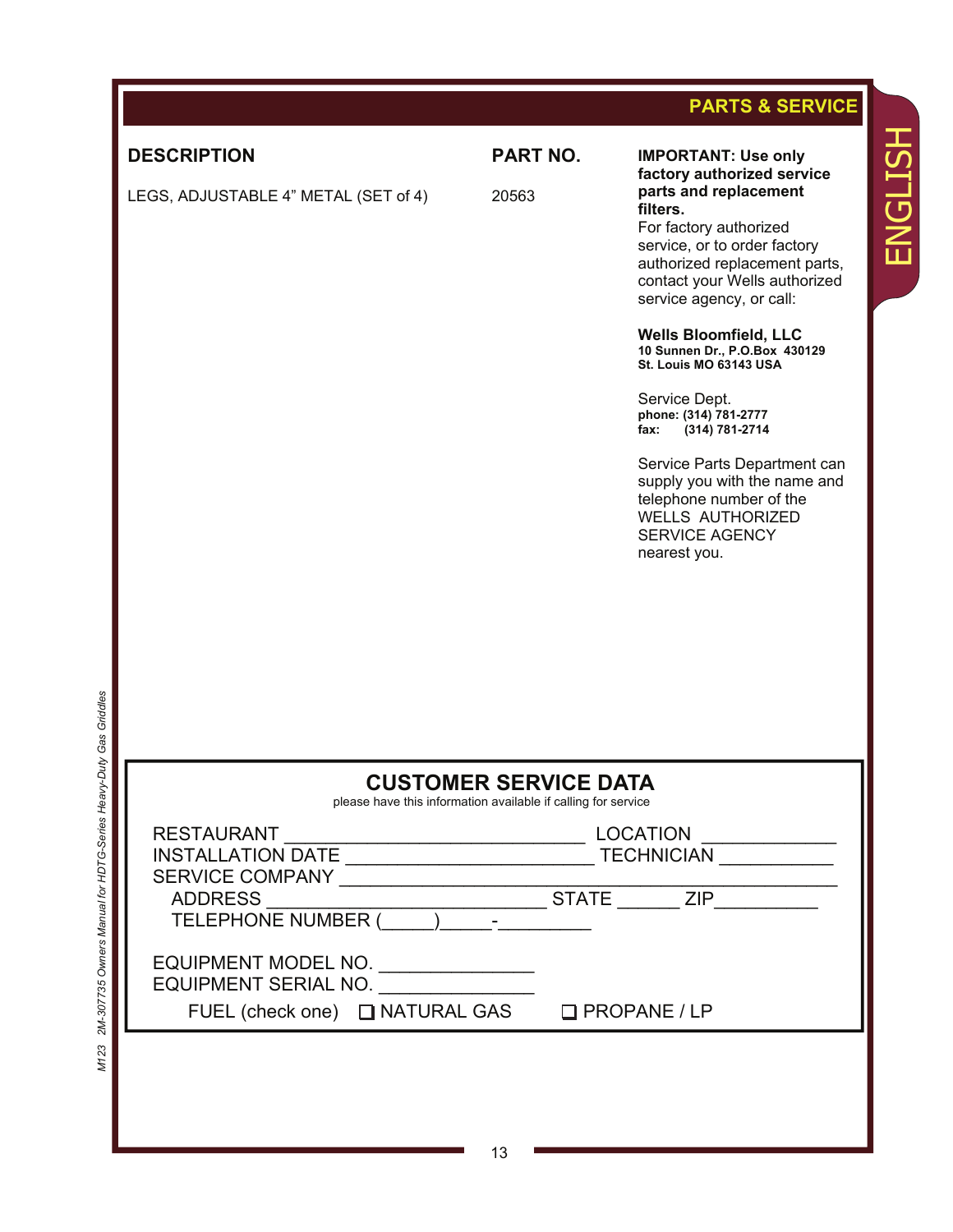## **GAS ORIFICE CONVERSION CHART**

| <b>NATURAL GAS</b>                                     |                                                      |                      |  |
|--------------------------------------------------------|------------------------------------------------------|----------------------|--|
|                                                        | <b>ELEVATION</b>                                     | LP / PROPANE         |  |
|                                                        | <b>SEA LEVEL - 2000'</b>                             | KIT NO. 23154        |  |
| <b>KIT NO. 23149</b>                                   | 2,000' - 2,999'                                      | KIT NO. 23155        |  |
| KIT NO. 23150                                          | 3,000' - 3,999'                                      |                      |  |
|                                                        | 4,000' - 4,999'                                      |                      |  |
| <b>KIT NO. 23151</b>                                   | 5,000' - 5,999'                                      | <b>KIT NO. 23156</b> |  |
|                                                        | $6,000' - 6,999'$                                    |                      |  |
| <b>KIT NO. 23152</b>                                   | 7,000' - 7,999'                                      |                      |  |
|                                                        | 8,000' - 8,999'                                      |                      |  |
| <b>KIT NO. 23153</b>                                   | $9,000' - 9,999'$                                    | KIT NO. 23157        |  |
|                                                        | ABOVE 10,000'                                        |                      |  |
|                                                        | <b>APHIQUE DE CONVERSION - LE CAPUCHON D'ORIFICE</b> |                      |  |
|                                                        | <b>GRAPHIQUE DE CONVERSION - GRILL PROFESSIONNEL</b> |                      |  |
|                                                        | <b>ELEVATION</b>                                     | <b>PROPANE / GPL</b> |  |
|                                                        | NIVEAU DE LA MER - 2000' (610M)                      | <b>KIT NO. 23154</b> |  |
|                                                        | 2,000' - 2,999' (610M - 914M)                        | KIT NO. 23155        |  |
|                                                        | 3,000' - 3,999' (915M - 1219M)                       |                      |  |
| <b>GAZ NATUREL</b><br>KIT NO. 23149<br>KIT NO. 23150   | 4,000' - 4,999' (1220M - 1524M)                      |                      |  |
|                                                        | 5,000' - 5,999' 1525M - 1829M)                       | KIT NO. 23156        |  |
|                                                        | 6,000' - 6,999' (1830M - 2133M                       |                      |  |
|                                                        | 7,000' - 7,999' (2134M - 2438M)                      |                      |  |
|                                                        | 8,000' - 8,999' (2439M - 2743M)                      |                      |  |
| <b>KIT NO. 23151</b><br>KIT NO. 23152<br>KIT NO. 23153 | 9,000' - 9,999' (2744M - 3048M)                      | KIT NO. 23157        |  |

## *GRAPHIQUE DE CONVERSION - LE CAPUCHON D'ORIFICE*

#### *GRAPHIQUE DE CONVERSION - GRILL PROFESSIONNEL*

| <b>GAZ NATUREL</b>   | <b>ELEVATION</b>                | <b>PROPANE / GPL</b> |
|----------------------|---------------------------------|----------------------|
|                      | NIVEAU DE LA MER - 2000' (610M) | KIT NO. 23154        |
| KIT NO. 23149        | 2,000' - 2,999' (610M - 914M)   | <b>KIT NO. 23155</b> |
| KIT NO. 23150        | 3,000' - 3,999' (915M - 1219M)  |                      |
|                      | 4,000' - 4,999' (1220M - 1524M) |                      |
| <b>KIT NO. 23151</b> | 5,000' - 5,999' 1525M - 1829M)  | KIT NO. 23156        |
|                      | 6,000' - 6,999' (1830M - 2133M  |                      |
| <b>KIT NO. 23152</b> | 7,000' - 7,999' (2134M - 2438M) |                      |
|                      | 8,000' - 8,999' (2439M - 2743M) |                      |
| <b>KIT NO. 23153</b> | 9,000' - 9,999' (2744M - 3048M) | <b>KIT NO. 23157</b> |
|                      | AU-DESSUS DE 10,000' (3049M)    |                      |

**M123** *M123 2M-307735 Owners Manual for HDTG-Series Heavy-Duty Gas Griddles* 2M-307735 Owners Manual for HDTG-Series Heavy-Duty Gas Griddles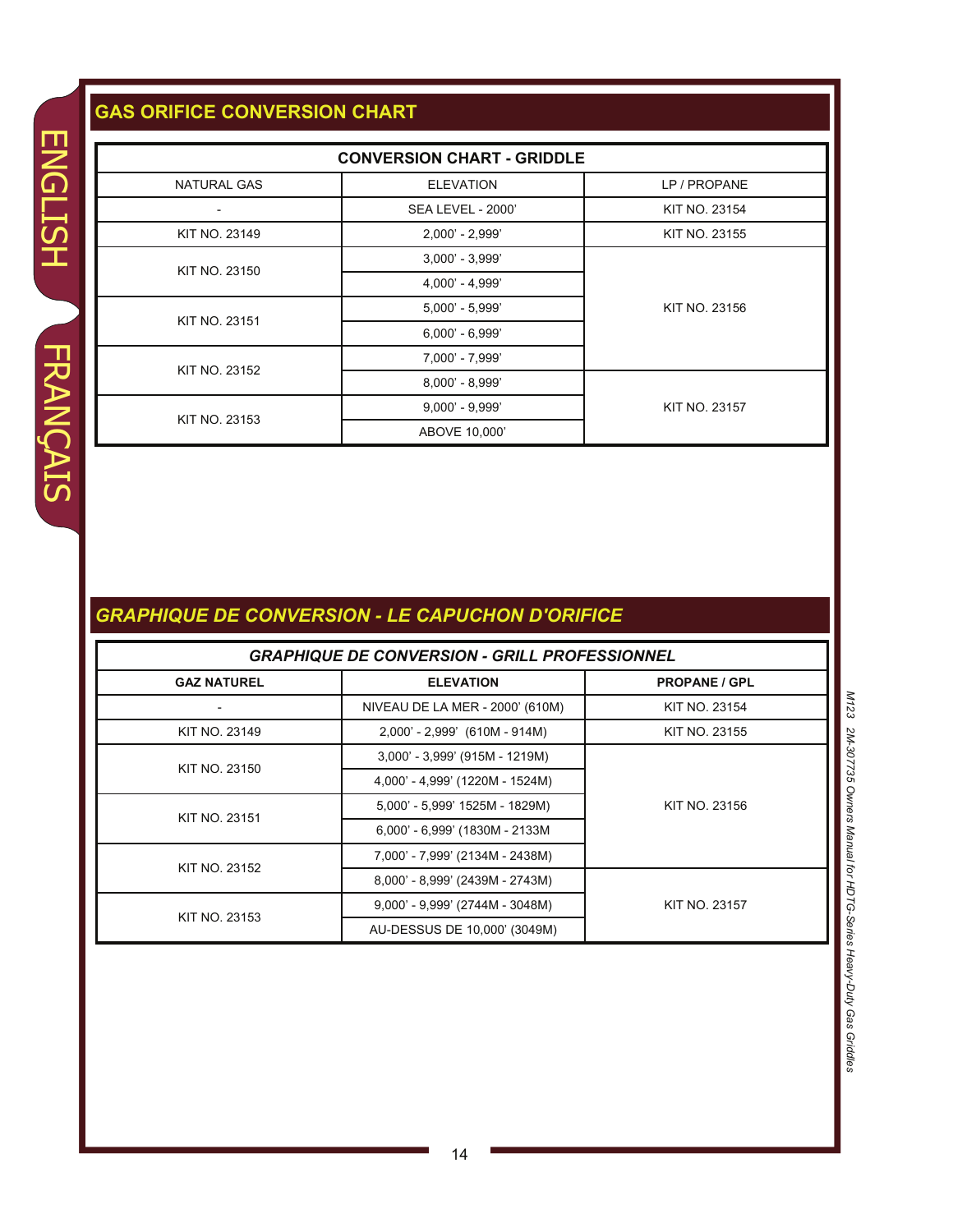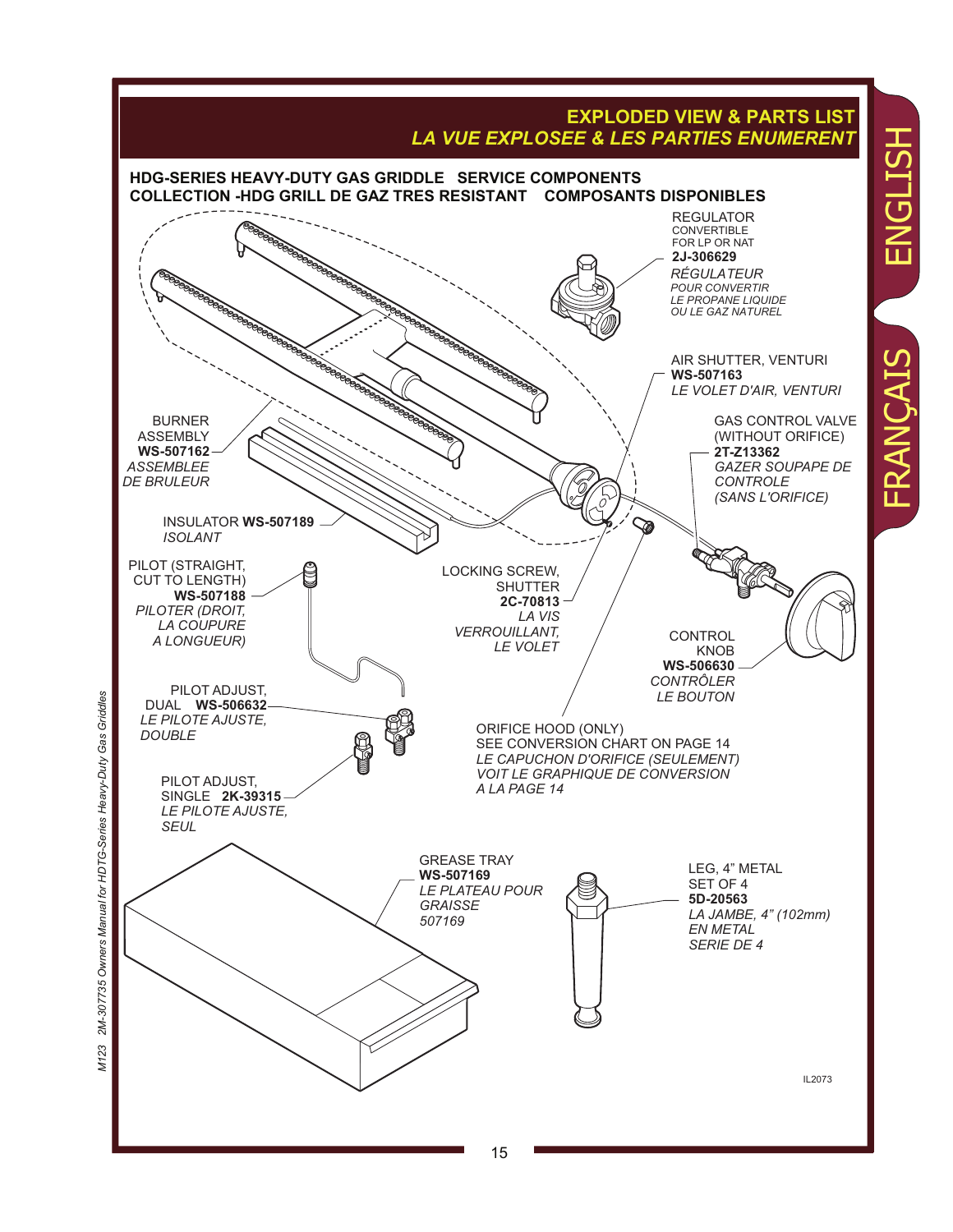

FRANÇAIS

## **IMPORTANT : NE PAS JETER CE GUIDE**

Ce guide fait partie de l'appareil et doit être remis au propriétaire, au directeur du restaurant ou à la personne responsable de la formation des utilisateurs de l'appareil. Des guides supplémentaires sont disponibles chez votre distributeur Wells.

Ce guide doit être lu et compris par toutes personnes installant ou utilisant cet appareil.

Contacter votre distributeur Wells pour toutes questions au sujet de l'installation, du fonctionnement ou de l'entretien de cet appareil.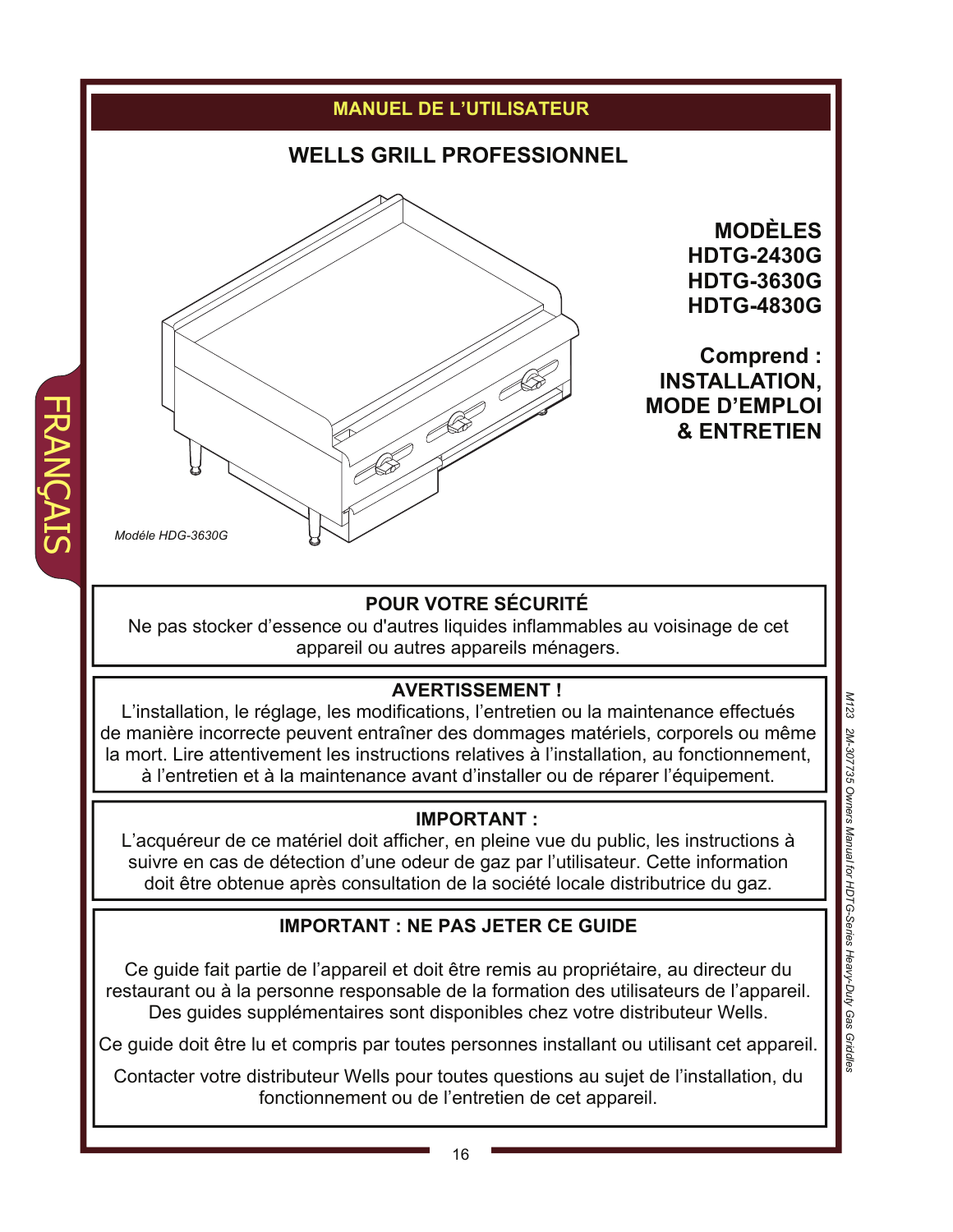| <b>TABLE DES MATIÈRES</b>                                                                                                                                                                                                                                                                                                                                                                                                                                                           |                                                                                                                                                                                                                                                                                                                                                                                            |                     |                                         |                                                                             |
|-------------------------------------------------------------------------------------------------------------------------------------------------------------------------------------------------------------------------------------------------------------------------------------------------------------------------------------------------------------------------------------------------------------------------------------------------------------------------------------|--------------------------------------------------------------------------------------------------------------------------------------------------------------------------------------------------------------------------------------------------------------------------------------------------------------------------------------------------------------------------------------------|---------------------|-----------------------------------------|-----------------------------------------------------------------------------|
|                                                                                                                                                                                                                                                                                                                                                                                                                                                                                     | <b>FRANÇAIS</b><br>DESCRIPTION ET AVERTISSEMENTS DE SÛRETÉ<br>14<br><b>SPÉCIFICATIONS</b><br>15<br>FONCTIONNALITÉS ET COMMANDES<br>16<br>PRÉCAUTIONS & RENSEIGNEMENTS D'ORDRE<br>GÉNÉRAL<br>17<br><b>INFORMATIONS CONCERNANT LES AGENCES</b><br>17<br><b>INSTALLATION</b><br>18<br><b>FONCTIONNEMENT</b><br>22<br>INSTRUCTIONS POUR LE NETTOYAGE<br>24<br>CONSEILS POUR LE DÉPANNAGE<br>26 |                     |                                         |                                                                             |
|                                                                                                                                                                                                                                                                                                                                                                                                                                                                                     |                                                                                                                                                                                                                                                                                                                                                                                            | <b>INTRODUCTION</b> |                                         |                                                                             |
| Merci d'avoir acquis cet appareil Wells Bloomfield. L'installation correcte, le fonctionnement professionnel<br>et l'entretien régulier de cet appareil assureront ses meilleures performances et sa longue durée de<br>service aux meilleurs coûts. Le présent manuel contient l'information nécessaire pour installer<br>correctement l'appareil et pour l'utiliser et l'entretenir de manière à ce qu'il fonctionne avec des<br>performances optimales.<br><b>SPÉCIFICATIONS</b> |                                                                                                                                                                                                                                                                                                                                                                                            |                     |                                         |                                                                             |
| <b>MODÈLE</b>                                                                                                                                                                                                                                                                                                                                                                                                                                                                       | <b>STYLE</b>                                                                                                                                                                                                                                                                                                                                                                               | <b>COMBUSTIBLE</b>  | <b>PRESSION DU</b><br><b>COLLECTEUR</b> | <b>CONSOMMATION</b><br><b>D'ÉNERGIE</b><br><b>TOTALE (BTU) par</b><br>heure |
| <b>HDTG-1230G</b>                                                                                                                                                                                                                                                                                                                                                                                                                                                                   | 2 brûleurs avec<br>commandes                                                                                                                                                                                                                                                                                                                                                               | Gaz naturel         | 5.0" W.C.                               | 53,000                                                                      |
|                                                                                                                                                                                                                                                                                                                                                                                                                                                                                     | individuelles                                                                                                                                                                                                                                                                                                                                                                              | Propane*            | 10" W.C.                                | 43,000                                                                      |
| <b>HDTG-2430G</b>                                                                                                                                                                                                                                                                                                                                                                                                                                                                   | 4 brûleurs avec<br>commandes                                                                                                                                                                                                                                                                                                                                                               | Gaz naturel         | 5.0" W.C.                               | 106,000                                                                     |
|                                                                                                                                                                                                                                                                                                                                                                                                                                                                                     | individuelles                                                                                                                                                                                                                                                                                                                                                                              | Propane*            | 10" W.C.                                | 86,000                                                                      |
| <b>HDTG-3630G</b>                                                                                                                                                                                                                                                                                                                                                                                                                                                                   | 6 brûleurs avec<br>commandes                                                                                                                                                                                                                                                                                                                                                               | Gaz naturel         | 5.0" W.C.                               | 159,000                                                                     |
|                                                                                                                                                                                                                                                                                                                                                                                                                                                                                     | individuelles                                                                                                                                                                                                                                                                                                                                                                              | Propane*            | 10" W.C.                                | 129,000                                                                     |

FRANÇAIS

\*Propane (gaz de pétrole liquide--GPL)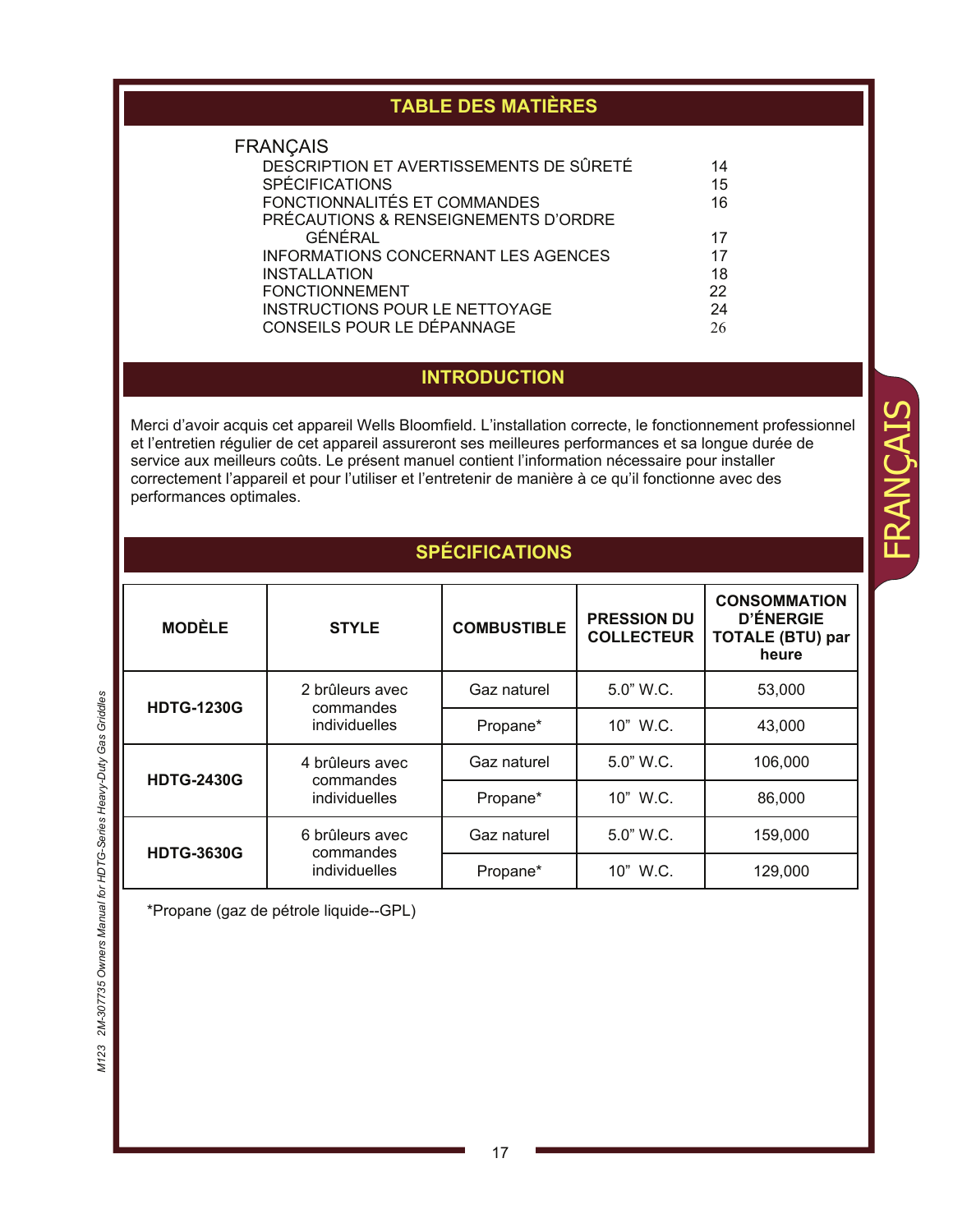

**FRANCAIS** 

18

*M123 2M-307735 Owners Manual for HDTG-Series Heavy-Duty Gas Griddles*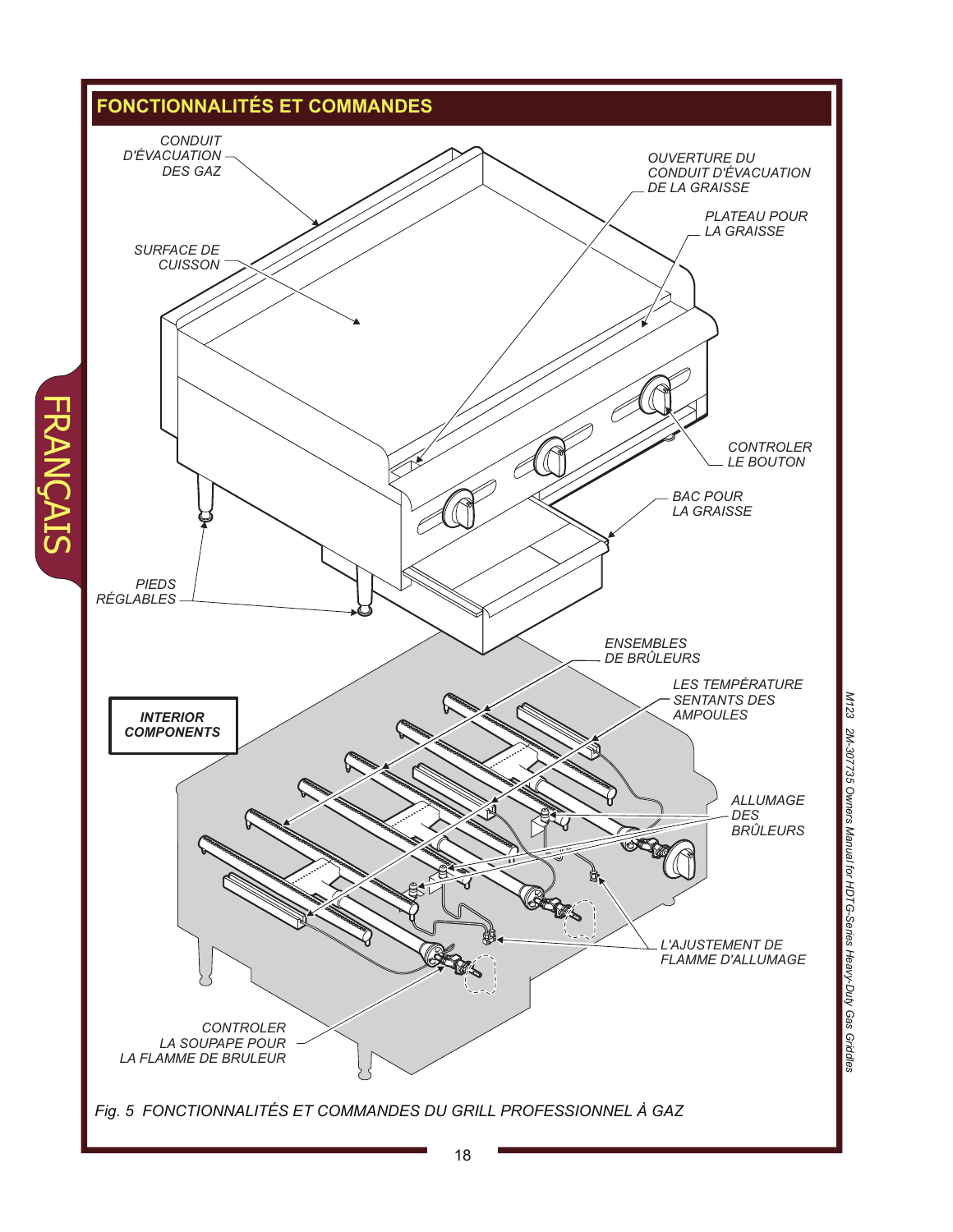## **PRÉCAUTIONS & RENSEIGNEMENTS D'ORDRE GÉNÉRAL**

Cet appareil est prévu exclusivement à l'usage des établissements commerciaux.

Cet appareil est destiné à la cuisson d'aliments pour la consommation humaine. Aucun autre usage n'est recommandé ni autorisé par le fabricant ou ses agents.

Cet appareil doit être installé par un technicien qualifié ou et certifié ou agréé pour l'installation des équipements fonctionnant au gaz. Un technicien qualifié et agréé doit assurer la mise en service et le réglage initiaux de l'appareil.

Les utilisateurs de l'appareil doivent être familiarisés avec l'utilisation de l'appareil, ses limites et ses restrictions associées. Le mode d'emploi doit être lu et compris par toutes les personnes installant ou utilisant cet appareil.

La propreté de cet appareil est essentielle à de bonnes conditions sanitaires. Lire et suivre toutes les instructions relatives au nettoyage et aux programmes visant à assurer l'innocuité des produits alimentaires.

NE PAS submerger l'appareil ou les brûleurs dans l'eau. Cet appareil n'est pas approuvé pour supporter les jets d'eau. NE PAS orienter de jet d'eau ou de vapeur directement sur cet appareil ou de ses commandes. NE PAS éclabousser ni verser d'eau sur, dans ou par dessus les commandes. NE PAS laver le comptoir entourant l'appareil avec un jet d'eau. Les brûleurs mouillés doivent être complètement séchés avant usage.

Les surfaces de cuisson deviennent très chaudes pendant l'usage. Leur contact provoquera des brûlures graves.

Cet appareil doit être utilisé avec ses pieds de 10 cm (4 po.) de haut correctement installés.

Ne pas utiliser cet appareil en présence d'une odeur de gaz. Fermer tous les robinets à gaz et se rendre dans un lieu éloigné pour appeler un technicien d'entretien agréé par Wells.

La partie technique du présent manuel, y compris tous les schémas éclatés illustrant les pièces et/ou les procédures de réglage, est destinée exclusivement à l'usage de techniciens qualifiés.

Toute procédure exigeant l'emploi d'outils doit être accomplie par un technicien qualifié.

Le présent manuel est considéré être une pièce permanente de l'appareil. Ce manuel et toutes les instructions, schémas, illustrations de pièces éclatées, notices et étiquettes fournis doivent demeurer avec

## **INFORMATIONS CONCERNANT LES AGENCES**

l'appareil si ce dernier est revendu ou déménagé dans un autre local. Cet appareil n'est conforme à la Norme 4 de la fondation nationale de normalisation sanitaire des États-Unis (*National Sanitation Foundation- -NSF*) que s'il est installé conformément aux *Instructions relatives à l'installation* fournies avec l'appareil et si ce dernier est entretenu selon les instructions du présent manuel.

Cet appareil est conforme aux spécifications ANSI Z.83.11 pour les appareils à gaz utilisés dans les établissements préparant des aliments.

Cet appareil est d'une conception certifiée pour le fonctionnement au



#### **AVERTISSEMENT! DANGER D'INCENDIE**

Toutes les opérations d'entretien et de réparation des composants servant à l'alimentation et à la combustion du gaz dans cet appareil doivent être effectuées par un technicien qualifié et agréé pour la maintenance des appareils à gaz. L'entretien incorrect des appareils à gaz peut entraîner des incendies et des explosions.



FRANÇAIS

Les surfaces exposées peuvent être chaudes au toucher et peuvent occasionner des brûlures.



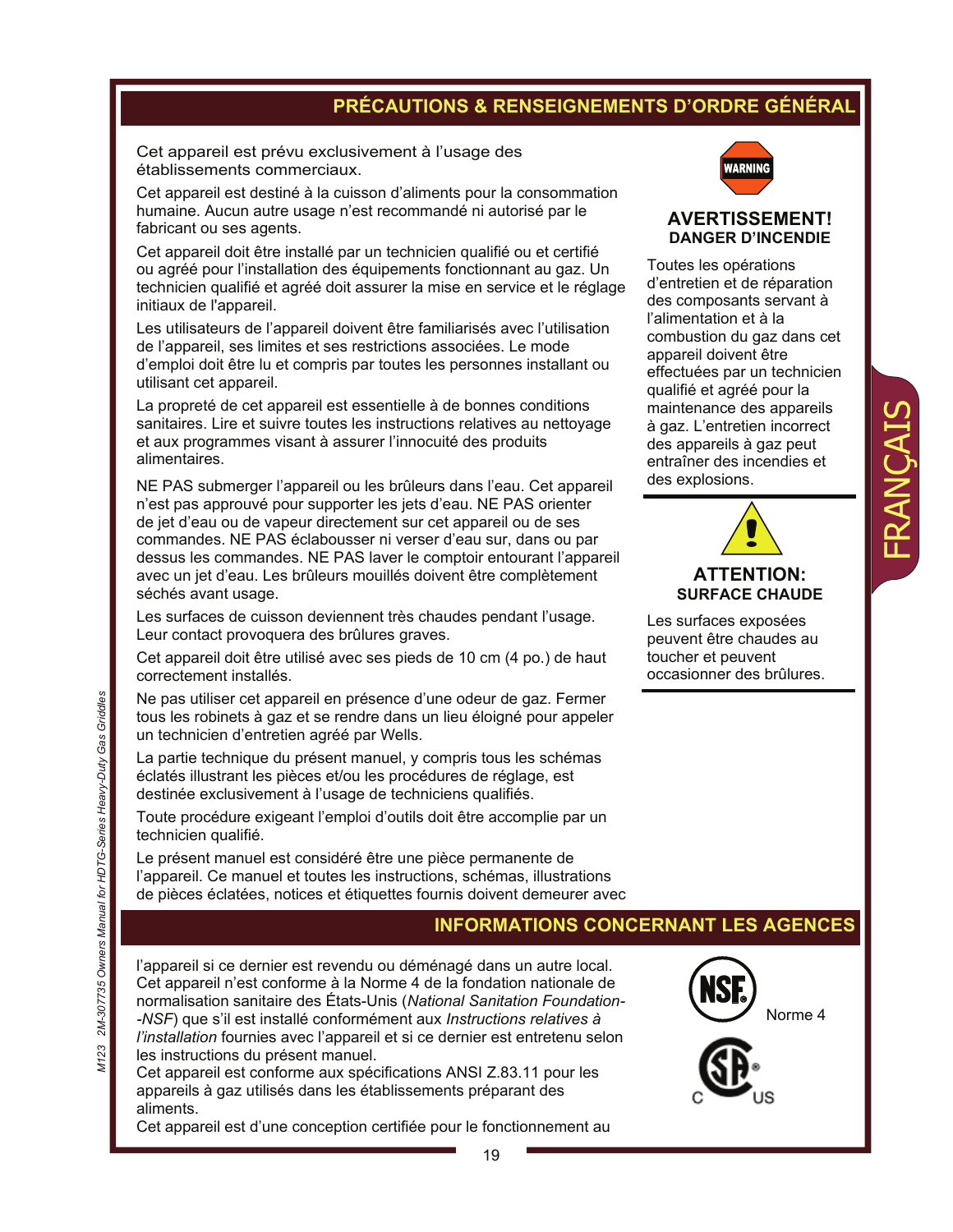## **L'INSTALLATION**

REMARQUE : NE PAS jeter le carton ni les autres matériaux d'emballage jusqu'à ce que l'appareil ait été inspecté pour la détection de vices cachés et ait subi des tests de fonctionnement satisfaisants. Consulter la *PROCÉDURE DE RÉCLAMATION EN CAS DE DOMMAGES DUS AU TRANSPORT* imprimée sur la face interne de la première page de couverture du présent manuel.



**DANGER: Danger pour la santé** 

Cet appareil doit être situé dans un local correctement aéré. Le défaut d'assurance et de maintien d'une aération convenable avec mise à l'évent des gaz de combustion peut entraîner des dommages corporels graves ou même la mort.



FRANÇAIS

#### **AVERTISSEMENT : Danger d'incendie Ne pas stocker**

d'essence ou d'autres matériaux combustibles ou

inflammables à proximité de cet appareil. Toute flamme nue peut provoquer l'inflammation de ces matériaux. La zone où le grill est installé doit être dépourvue de tout matériau combustible ou inflammable. Ceux-ci comprennent, notamment, les serpillères, les lavettes ou les chiffons, la graisse, le papier d'emballage et les cordons d'alimentation électriques.

**NOTICE** : La garantie du fabricant concernant cet appareil entre en vigueur exclusivement si l'appareil est installé conformément aux présentes instructions, aux dispositions de la réglementation et des codes locaux, ou en l'absence de codes, de la norme ANSI Z223.1 (édition en vigueur) du code national relatif au gaz combustible (*National Fuel Gas Code).* Le fabricant de ce grill décline toute responsabilité en cas de dommages corporels ou matériels résultant du défaut d'application des dispositions de la présente notice.

#### **DÉBALLAGE & INSPECTION**

Sortir l'appareil du carton avec précaution. Enlever tous les films de protection en plastique, les matériaux d'emballage et les accessoires de l'appareil avant d'entamer toute procédure d'installation et de connexion.

Lire attentivement toutes les instructions du présent manuel et de la *Notice-–Instructions relatives à l'installation*, incluse avec l'appareil, avant de commencer l'installation.

Lire et assimiler la signification de toutes les étiquettes et schémas fixés sur l'appareil.

Vérifier que tous les composants et accessoires sont présents avant de jeter les matériaux d'emballage. Ranger tous les accessoires dans un lieu convenable pour les utiliser plus tard.

#### **COMPOSANTS**

Double brûleur (-2430G, 2 pièce; -3630G, 3 pièce; -4830H, 4 pièce) Pieds réglables (jeu de 4) Plateau pour la graisse (-2430G, 1 pièce; -3630G, 1 pièce; -4830H, 2 pièce)

#### **INSTALLATION**

Installer l'appareil uniquement sur une surface solide, horizontale et non combustible. Vérifier les conditions imposées par les codes locaux. Les surfaces en ciment, en carreaux de céramique ou de marbre, ou en métal sont recommandées. Le métal ou les carreaux de céramique posés sur des matériaux combustibles peuvent être incompatibles avec les dispositions du code imposant des surfaces non combustibles.

Installer les pieds fournis avec l'appareil, un pied à chaque coin de l'appareil, dans les trous préparés. Vérifier que l'unité est stable et repose bien SUR LES QUATRE PIEDS. Les pieds étant réglables, les ajuster selon les besoins pour que l'appareil soit horizontal. Les quatre pieds doivent être ajustés pour faire solidement contact avec le comptoir afin d'éviter tout basculement.



Ménager des dégagements adéquats dans l'armoire pour les orifices d'aération. Consulter la *Notice—Intructions relatives à l'installation*, pour obtenir les dimensions de dégagement obligatoires. Conserver les distances de dégagement nécessaires entre l'appareil et les surfaces combustibles adjacentes.

L'appareil doit être installé dans un lieu où l'air est suffisamment renouvelé pour assurer une combustion correcte et de telle manière que le courant de l'air de combustion et d'aération ne soit pas obstrué .

Lorsqu'on utilise l'appareil avec un ventilateur d'extraction, il faut prendre des précautions spéciales pour éviter toute interférence avec le fonctionnement de l'appareil, tels que courants d'air et privation d'air .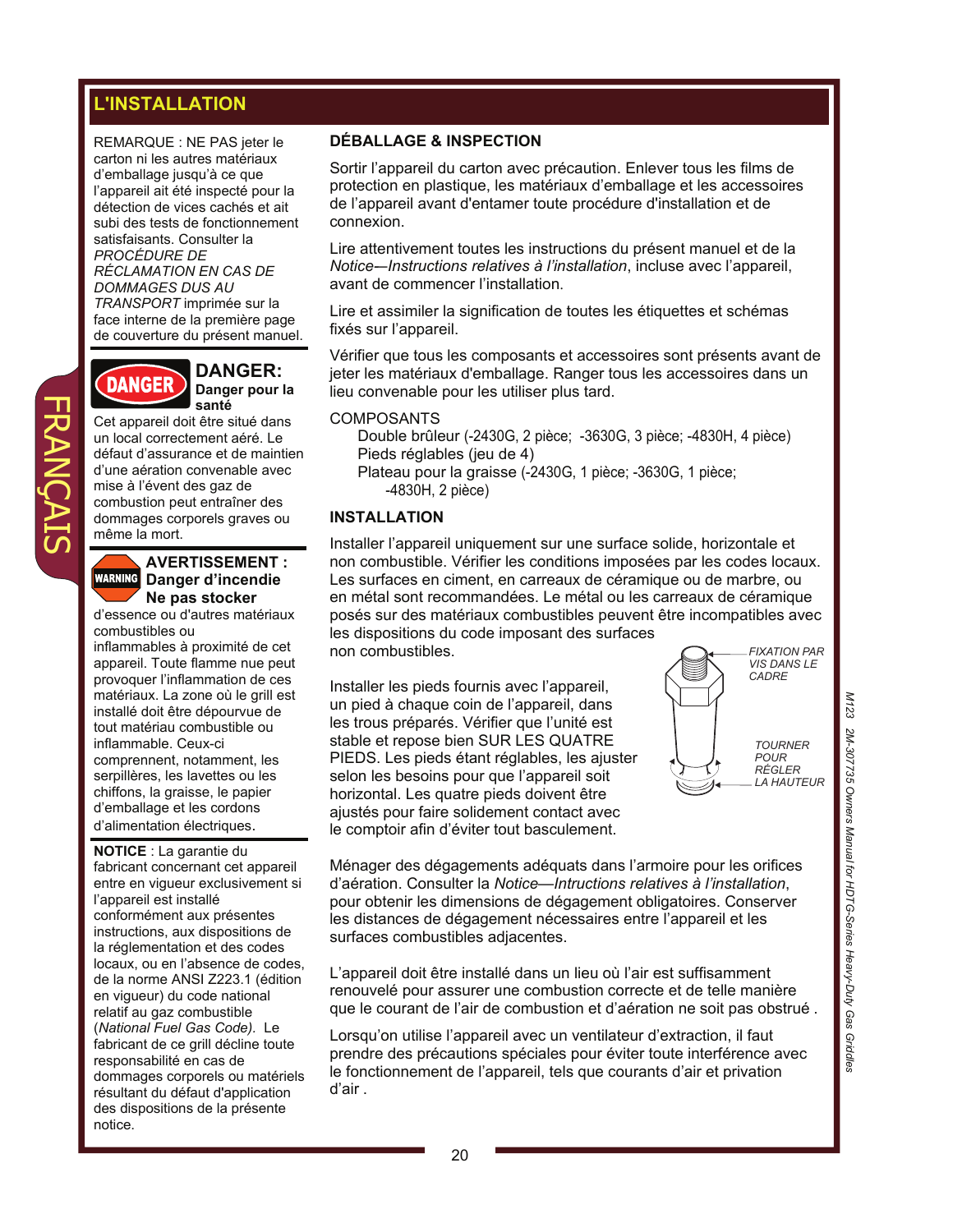## **L'INSTALLATION (a continué)**

#### **CONFORMITÉ AU CODE RELATIF AUX APPAREILS À GAZ**

L'installation des tuyauteries du gaz entre le côté sortie du compteur à gaz ou du régulateur de l'alimentation publique et l'appareil doit être effectuée par un technicien qualifié et certifié ou agréé pour l'installation des appareils à gaz.

Un technicien qualifié et agréé doit assurer la mise en service et le réglage initiaux de l'appareil.

L'installation de cet appareil à gaz doit être conforme aux codes locaux, ou en l'absence de codes, à l'édition en vigueur de la norme ANSI Z223.1 du Code national applicable au gaz combustible (*National Fuel Gas Code—NFGC*).

Pour l'usage dans l'Etat de Massachusetts, cet appareil doit être installé en conformité avec le *Massachusetts Fuel Gas and Plumbing Code CMR 248.*

L'installation de cet appareil à gaz doit être conforme aux parties applicables de la norme NFPA 96 relatives à l'aération. L'édition courante de la norme NFPA 96 précise les conditions obligatoires à remplir pour l'extraction des gaz et des produits de combustion.

L'INSTALLATEUR EST RESPONSABLE D'ASSURER QUE L'INSTALLATION DE CE GRILL À GAZ SOIT CONFORME À TOUS LES CODES ET À TOUTE RÉGLEMENTATION APPLICABLES.

La mise à l'évent de cet appareil ne doit pas être obstruée, et cette mise à l'évent ne doit en aucun cas interférer avec le courant de l'air de combustion exigé pour le fonctionnement correct des brûleurs à gaz.

En outre :

- 1. La ligne d'alimentation de gaz utilisée pour raccorder le grill au système d'alimentation de gaz doit être un tuyau en acier non revêtu (fer noir) ou autre matériau approuvé par la réglementation locale applicable aux tuyauteries de gaz.
- 2. La tuyauterie du gaz doit avoir un diamètre intérieur égal ou supérieur à ¾ po. (1,9 cm).
- 3. Utiliser un mastic pour l'étanchéité des raccords de tuyauterie, spécial pour les tuyauteries à gaz, sur tous les raccords de tuyauterie. Appliquer le mastic en petite quantité uniquement sur les filetages mâles.

Le mastic doit être résistant à l'action du gaz GPL.

- 4. Vérifier que toute la tuyauterie d'alimentation de gaz est propre et épourvue de toute obstruction, saleté, débris et particules de mastic d'étanchéité avant l'installation .
- 5. Tous les raccords de tuyauterie doivent être inspectés pour la détection de fuites éventuelles avant l'allumage. Détecter les fuites avec une solution d'eau savonneuse. NE JAMAIS DÉTECTER DE FUITES AVEC UNE FLAMME NUE .



**DANGER : DANGER D'INCENDIE ET D'EXPLOSION** 

NE JAMAIS utiliser de flamme nue pour détecter des fuites de gaz. Un incendie et une explosion pourrait se produire.



#### **AVERTISSEMENT : DANGER DE DOM- MAGE CORPOREL**

Les procédures d'installation doivent être accomplies par un technicien qualifié ayant pleine connaissance des dispositions des codes en vigueur relatives aux appareils à gaz. À défaut, des dommages corporels et matériels peuvent survenir.

FRANÇAIS

j **IMPORTANT :** Tous les raccords de tuyauterie doivent être inspectés pour la détection de fuites éventuelles avant l'allumage. Détecter les fuites avec une solution d'eau savonneuse.

**IMPORTANT :** L'information relative à la construction et l'installation des hottes d'aération doit être obtenue dans l'édition en vigueur de la norme NFPA 96 *Standard for the Installation of Equipment for the Removal of Smoke and Grease Laden apors from Commercial Cooking Equipment*. (*Norme relative à l'installation d'équipements destinés à l'extraction des fumées et des vapeurs chargées de graisse générées par les appareils de cuisson commerciaux*.) Des exemplaires de cette norme sont disponibles auprès de l'Association nationale pour la protection contre les incendies (*National Fire Protection Association—NFPA*)

**NFPA**  1 Batterymarch Park P.O. Box 9101 Quincy, MA 02269-9101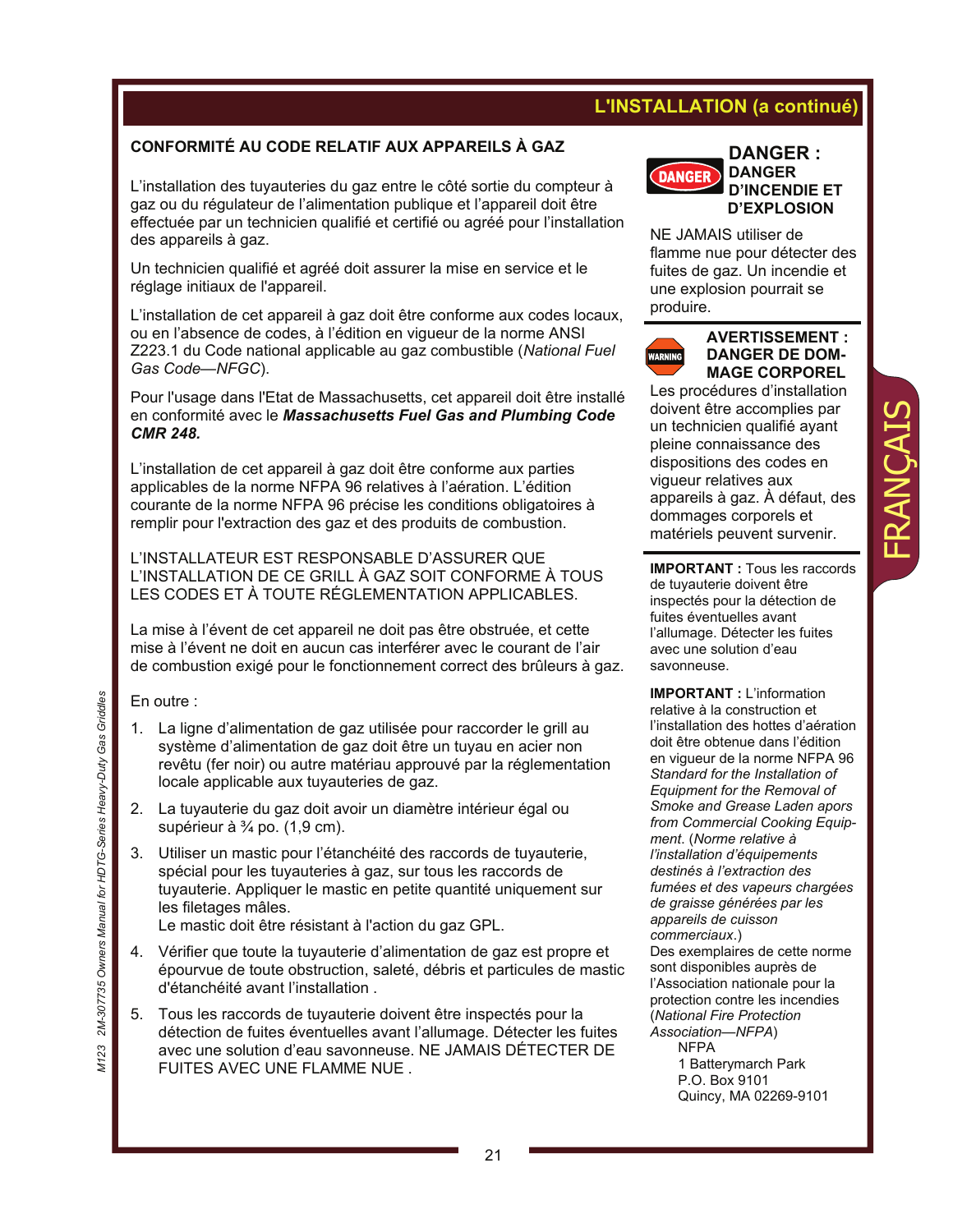## **L'INSTALLATION (a continué)**

**DANGER :** 



**DANGER D'INCENDIE ET D'EXPLOSION** 

NE JAMAIS utiliser de flamme nue pour détecter des fuites de gaz. Un incendie et une explosion pourrait se produire.

#### **IMPORTANT :**

Tous les raccords de tuyauterie doivent être inspectés pour la détection de fuites éventuelles avant l'allumage. Détecter les fuites avec une solution d'eau savonneuse .

#### **AVERTISSEMENT : WARNING DANGER D'INCENDIE**

Cet appareil à gaz est vendu avec un régulateur de pression. Le défaut d'installation correcte du régulateur de pression crée une situation extrêmement dangereuse. La flèche gravée sur le corps du régulateur doit pointer vers le grill. Le trou d'aération doit pointer vers le HAUT.

#### **IMPORTANT :**

Vérifier la nature du gaz combustible. Si le combustible disponible ne correspond pas aux spécifications de la plaque signalétique, échanger l'appareil contre un autre, de type correct.

#### **INSTALLATION DU GRILL À GAZ**

Consulter la plaque signalétique. Vérifier la nature et la pression du combustible, qui doivent correspondre aux spécifications indiquées sur la plaque signalétique. Le raccordement de l'appareil à une alimentation en combustible incorrecte ou sous pression incorrecte compromettrait la sécurité et/ou les performances de l'appareil.

#### VÉRIFIER QUE LES DISTANCES DE DÉGAGEMENT OBLIGATOIRES PAR RAPPORT AUX SURFACES COMBUSTIBLES SONT RESPECTÉES.

L'appareil doit être mis en place dans sa position de fonctionnement définitive et mis à niveau horizontalement (l'arrière par rapport au devant, un côté par rapport à l'autre) à l'aide d'un niveau à bulle, avant de commencer l'installation de la tuyauterie du gaz.

Vérifier de nouveau le niveau horizontal de l'unité après l'installation de la tuyauterie du gaz.

Chaque appareil à gaz est vendu avec un régulateur de pression séparé, qui doit être installé sur le tuyau du collecteur dépassant à l'arrière de l'appareil. Vérifier que le régulateur est installé de manière à ce que la flèche indiquant le débit, gravée sur le corps du régulateur, pointe vers le grill. Le défaut d'installation correcte du régulateur de pression crée une situation extrêmement dangereuse.

Un purgeur de condensat (collecteur de condensat) comportant un Té, un mamelon de 4 po. (10 cm) pointant vers le bas et un capuchon doit être installé en amont du régulateur de pression de gaz .

Un robinet d'arrêt de gaz manuel peut être exigé par les codes locaux et son installation est fortement recommandée dans tous les cas. Le robinet d'arrêt doit être installé entre la tuyauterie d'alimentation de gaz et le régulateur de pression .



#### *Fig. 6 Tuyauterie d'alimentation du gaz*

L'installateur de la tuyauterie du gaz est responsable d'identifier les dispositions obligatoires du code relatives aux robinets d'arrêt de gaz *.* 

Les robinets d'arrêt, le purgeur de condensat et toute la tuyauterie associée doivent être fournis par l'installateur de la tuyauterie du gaz.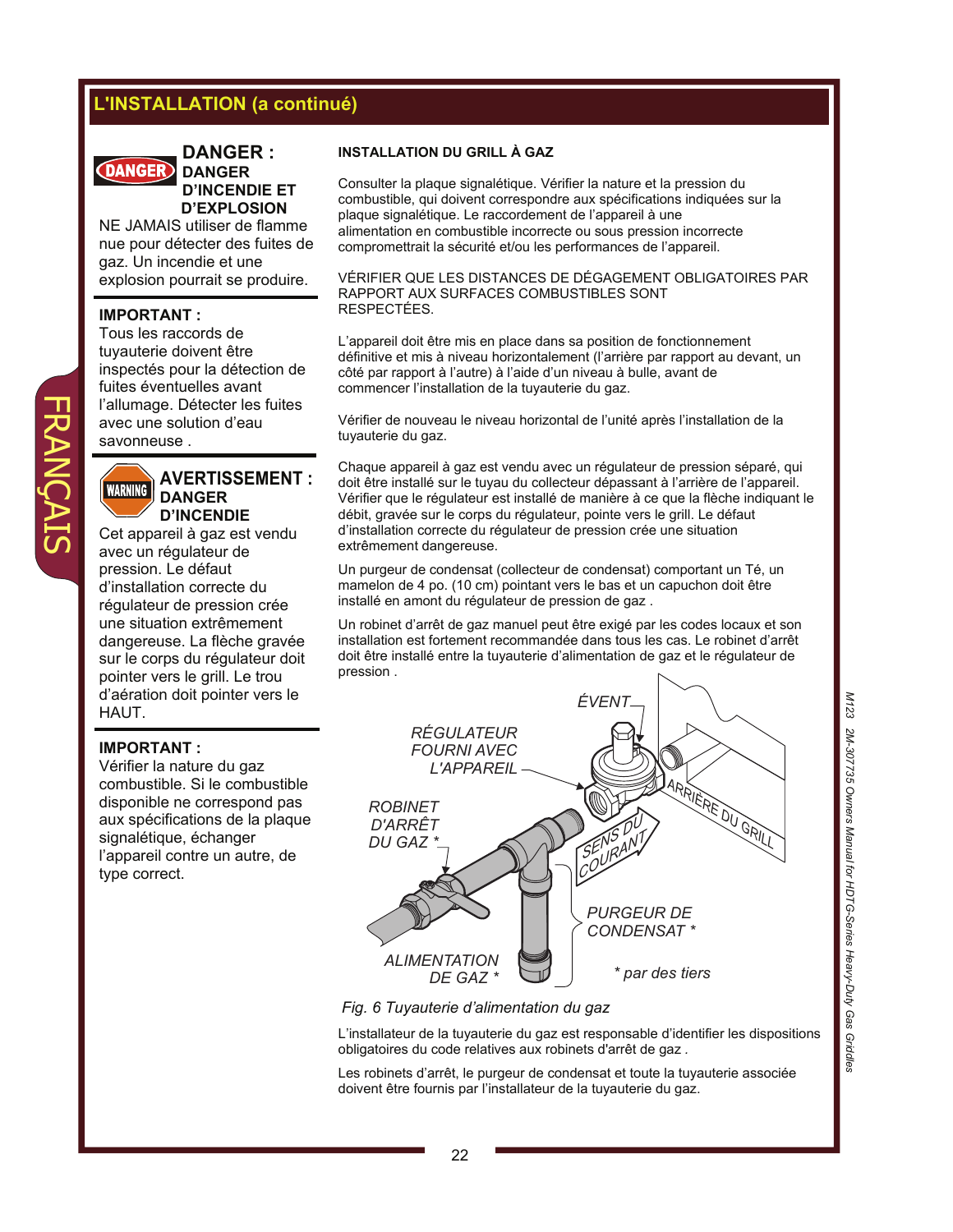## **L'INSTALLATION (a continué)**

Les réglages doivent être exécutés exclusivement par un

L'appareil à gaz est expédié de l'usine tout équipé pour le gaz naturel et réglé pour fonctionner à une altitude comprise entre le niveau de la mer et 660 mètres (2 000 pieds). Pour convertir l'appareil au gaz de pétrole liquide (LP) ou au propane, ou pour fonctionner à une altitude de plus de 660 mètres (2 000 pieds), veuillez contacter votre distributeur agréé Wells.

**IMPORTANT:** 

**IMPORTANT:** 

technicien qualifié.

#### **RÉGLAGE DE PRESSION DU GAZ** :

Le régulateur de pression du gaz est réglé en usine .

#### **RÉGLAGE DE LA VEILLEUSE D'ALLUMAGE :**

 Enlever tous les boutons de commande des brûleurs puis enlever le panneau avant .

 Les réglages de veilleuse sont proches du robinet de commande de chacun des jeux de brûleurs .

 À l'aide d'un petit tournevis plat, tourner la vis dans le sens horaire pour diminuer la hauteur de la flamme ou dans le sens inverse au sens horaire pour augmenter la hauteur de la flamme .

 Régler la flamme de la veilleuse à 0,64 cm (1/4 po.) de hauteur. Essai de fonctionnement : toutes les sections de brûleur doivent s 'allumer sans délai. Dans les lieux à courants d'air, une flamme plus haute peut être nécessaire pour que la veilleuse reste allumée.

 Remettre le panneau avant et tous les boutons en place avant de remettre l'unité en service.

#### **RÉGLAGE DE LA FLAMME DE BRÛLEUR :**

 Enlever tous les boutons de commande des brûleurs puis enlever le panneau avant.

Allumer l'un des brûleurs.

Desserrer la vis de blocage sur le volet.

 Tourner le volet pour admettre plus ou moins d'air, le cas échéant. Régler le volet d'aération jusqu'à ce que la flamme soit principalement bleue.

 Serrer la vis de blocage quand l'opération est terminée. Remettre le panneau avant et tous les boutons en place avant de remettre l'unité en service .



#### *Fig. 7 Réglages*

*M123 2M-307735 Owners Manual for HDTG-Series Heavy-Duty Gas Griddles* M123 2M-307735 Owners Manual for HDTG-Series Heavy-Duty Gas Griddles FRANÇAIS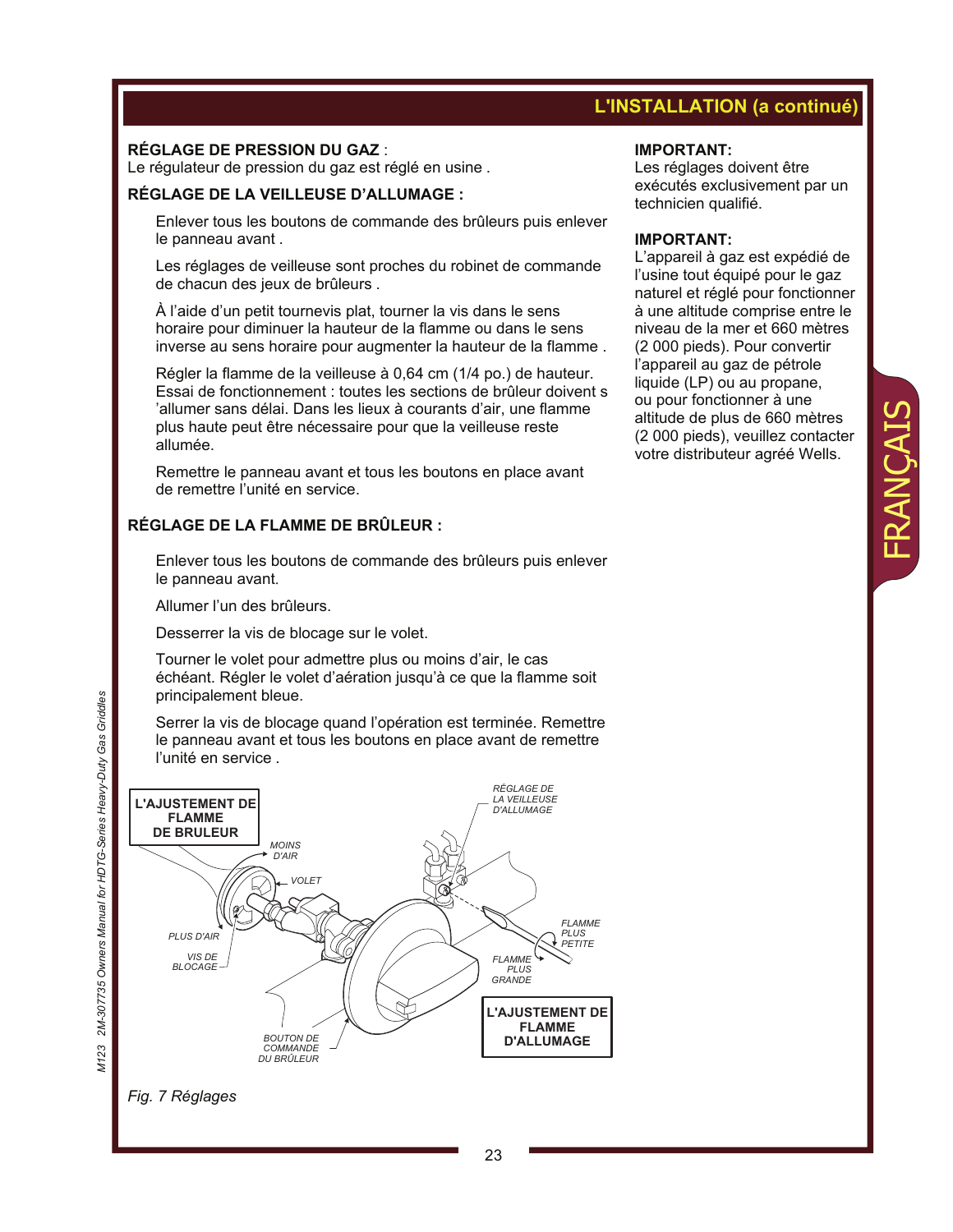## **FONCTIONNEMENT**



FRANÇAIS

**AVERTISSEMENT: DANGER D'INCENDIE** 

#### **SI VOUS SENTEZ LE GAZ:**

- **¤** NE PAS tenter d'allumer l'appareil.
- **¤** NE toucher à AUCUN bouton électrique.
- **¤** NE PAS utiliser le téléphone situé dans le bâtiment.

Si l'on détecte une odeur de gaz, mettre l'unité à l'arrêt en fermant le robinet d'arrêt principal du gaz et contacter la société responsable de l'alimentation en gaz à partir d'un poste téléphonique du voisinage.

Suivre immédiatement et exactement les instructions fournies par la société distributrice du gaz .

#### **COMMENTAIRES D'ORDRE GÉNÉRAL SUR LE FONCTIONNEMENT**

Lire attentivement la description du fonctionnement du grill sur la notice de spécifications.

NE PAS utiliser l'appareil s'il a été immergé dans l'eau. Appeler un technicien qualifié pour examiner l'appareil et le réparer ou remplacer tout composant ayant été submergé. Les brûleurs qui ont pu être mouillés doivent être complètement séchés avant usage.

Pour la mise en route initiale, et chaque fois que l'alimentation de gaz a été coupée, il pourra falloir plusieurs minutes pour allumer la veilleuse pendant que l'air est purgé de la tuyauterie et des collecteurs.

Les boutons de commande des brûleurs ne doivent être tournés qu'à la main. Ne jamais utiliser d'outil pour tourner les boutons. Si un bouton ne tourne pas à la main, NE PAS essayer de le forcer ni de le réparer. Pour toute réparation, contacter le distributeur agréé Wells. Les boutons ou robinets forcés ou mal réparés posent un risque d'incendie et/ou d'explosion.

S'assurer que les brûleurs, le brûleur de la veilleuse et le plateau à graisse sont correctement installés avant d'essayer la mise en marche.

#### **ALLUMAGE DE LA VEILLEUSE**

Avant d'allumer la veilleuse, sentir l'atmosphère autour de l'appareil pour détecter toute trace de gaz. Ne pas oublier de sentir près du sol parce que le gaz est plus lourd que l'air et s'accumulerait au niveau du sol.

Pour la mise en route initiale, et chaque fois que l'alimentation de gaz a été coupée, il pourra falloir plusieurs minutes pour allumer la flamme de la veilleuse pendant que l'air est purgé de la tuyauterie et des collecteurs.

La flamme de la veilleuse doit être allumée à la main :

 Tourner tous les boutons de commande jusqu'à la positions OFF (FERMETURE).

 La veilleuse est adjacente à l'un des pieds de brûleur et est accessible à travers l'ouverture du panneau avant .

 S'assurer que le robinet d'arrêt du gaz est sur ON (OUVERTURE) et que l'air a eu le temps d'être purgé des lignes de gaz. Essayer d'allumer la flamme de la veilleuse toutes les 15 secondes après avoir ouvert le robinet d'arrêt du gaz .

 Allumer la veilleuse avec une longue allumette ou un briquet pour feu de cheminée. NE PAS utiliser de briquet pour cigarette.

#### **INSTRUCTIONS POUR LA MISE À L'ARRÊT**

Tourner tous les boutons de brûleur jusqu'à la position *OFF* (*FERMETURE*).

Éteindre toutes les veilleuses d'allumage .

Mettre le robinet d'arrêt général sur la position *OFF* (*FERMETURE*).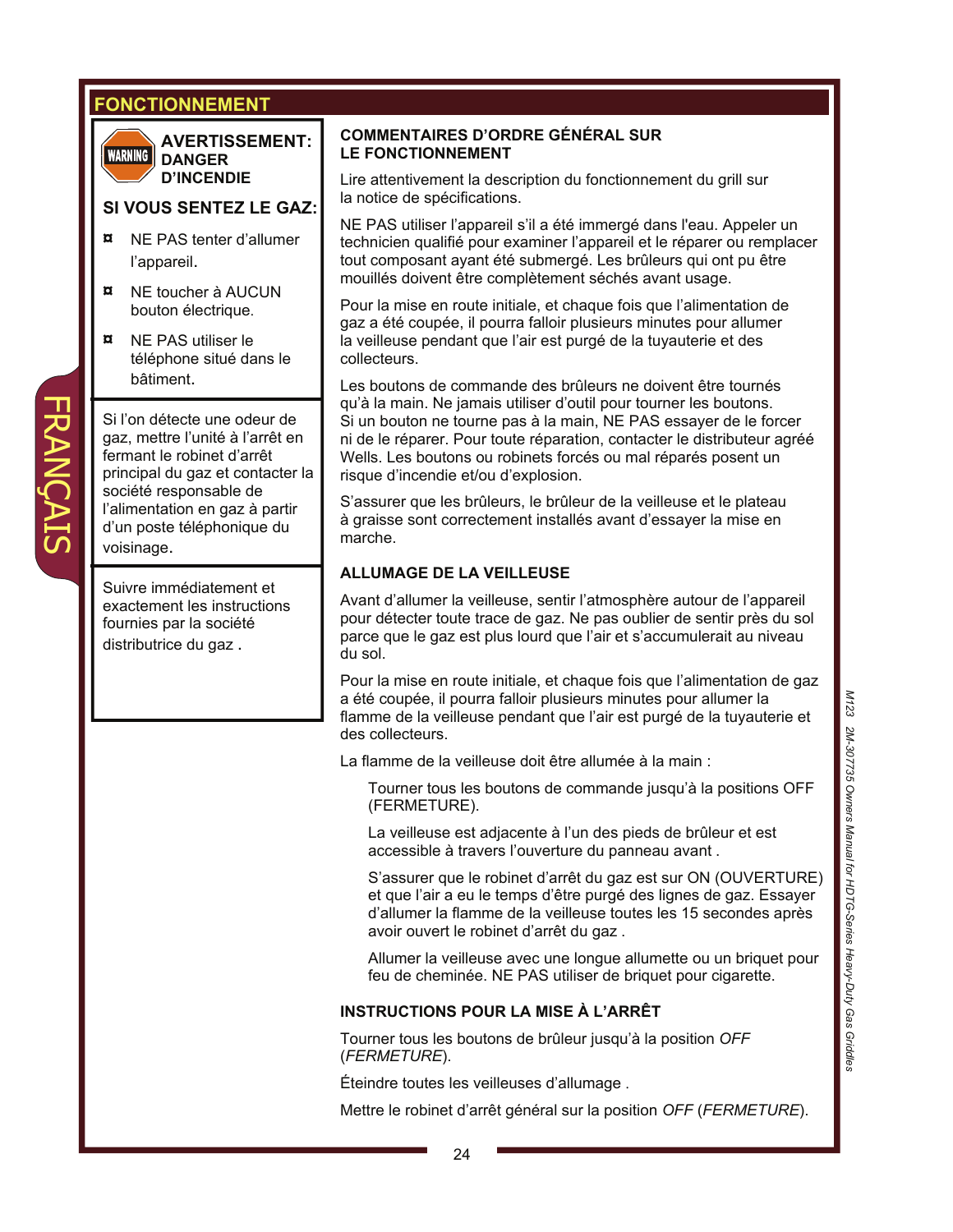## **FONCTIONNEMENT (a continué)**

#### **APPRÊT DE LA SURFACE DU GRILL**

La surface en acier manufacturé du grill Wells comporte de microscopiques pores. Il est important de remplir ces interstices d'huile pour obtenir une surface de cuisson dure et non adhésive .

- a. Préchauffer le grill jusqu'à 191 °C (375 ºF).
- b. Répandre une mince pellicule d'huile d'alimentation sur la totalité de la surface du grill.
- c. Laisser cuire cette pellicule d'huile pendant environ 2 minutes, ou jusqu'à ce que de la fumée apparaisse.
- d. Essuyer la surface du grill avec un chiffon humide jusqu'à ce que l'huile ait disparu.
- e. Pour les grills neufs, recommencer cette opération 2 à 3 fois, jusqu'à ce que la surface du grill soit luisante et propre.

#### **FONCTIONNEMENT DU GRILL**

Inspecter l'unité pour vérifier sa propreté avant usage. Nettoyer le cas échéant : voir page 24.

S'assurer que la veilleuse est allumée avant de faire fonctionner le grill. Voir la section *Allumage de la flamme de la veilleuse,* page 22 .

Les boutons de commande des brûleurs ne doivent être tournés qu'à la main. Ne jamais utiliser d'outil pour tourner les boutons.

Le bouton de commande de ce grill à gaz offre une plage continue de réglages entre la position OFF (*FERMETURE*) à ON (*OUVERTURE*).

Allumer la veilleuse en tournant le bouton de commande jusqu'à la position ON (OUVERTURE), et ce, jusqu'à ce que l'allumage soit complet dans toutes les sections de brûleur. Régler le bouton de commande sur la position souhaitée. On peut ajuster le réglage à tout moment .



*200ºF 90* ≈ *ºC 250°F* ≈ 120°C *300°F* ≈ 150°C *350°F* ≈ 180°C *999 - 199*<br>200°F ≈ 200°C *450°F* ≈ 230°C

*Fig. 8* Commande de brûleur

#### **RECOMMANDATIONS POUR LA CUISSON :**

*POSITION DE REPOS RÉGLÉE À 350ºF*

Économiser l'énergie en tournant le bouton de commande de température jusqu'à la position OFF (*FERMENTURE*) chaque fois que le grill reste inutilisé. Les brûleurs à gaz fournissent instantanément une pleine chaleur, ce qui rend inutile de laisser l'unité allumée lorsqu'on n'a pas besoin de l'utiliser.



#### **AVERTISSEMENT: DANGER D'INCENDIE**

NE JAMAIS tenter de forcer ou de réparer un bouton ou robinet de commande bloqué. Pour toute réparation, contacter le distributeur agréé Wells. Les boutons ou robinets forcés ou mal réparés posent un risque d'incendie et/ou d'explosion .



## **AVERTISSEMENT: DANGER D'INCENDIE ET D'EXPLOSION**

FRANÇAIS

Si la veilleuse d'allumage venait à s'éteindre, arrêter le gaz au robinet d'arrêt général. Laisser l'appareil se purger pendant cinq minutes avant d'essayer de rallumer la veilleuse.



**ATTENTION : SURFACE CHAUDE** 

Les surfaces exposées peuvent être chaudes au toucher et peuvent occasionner des brûlures .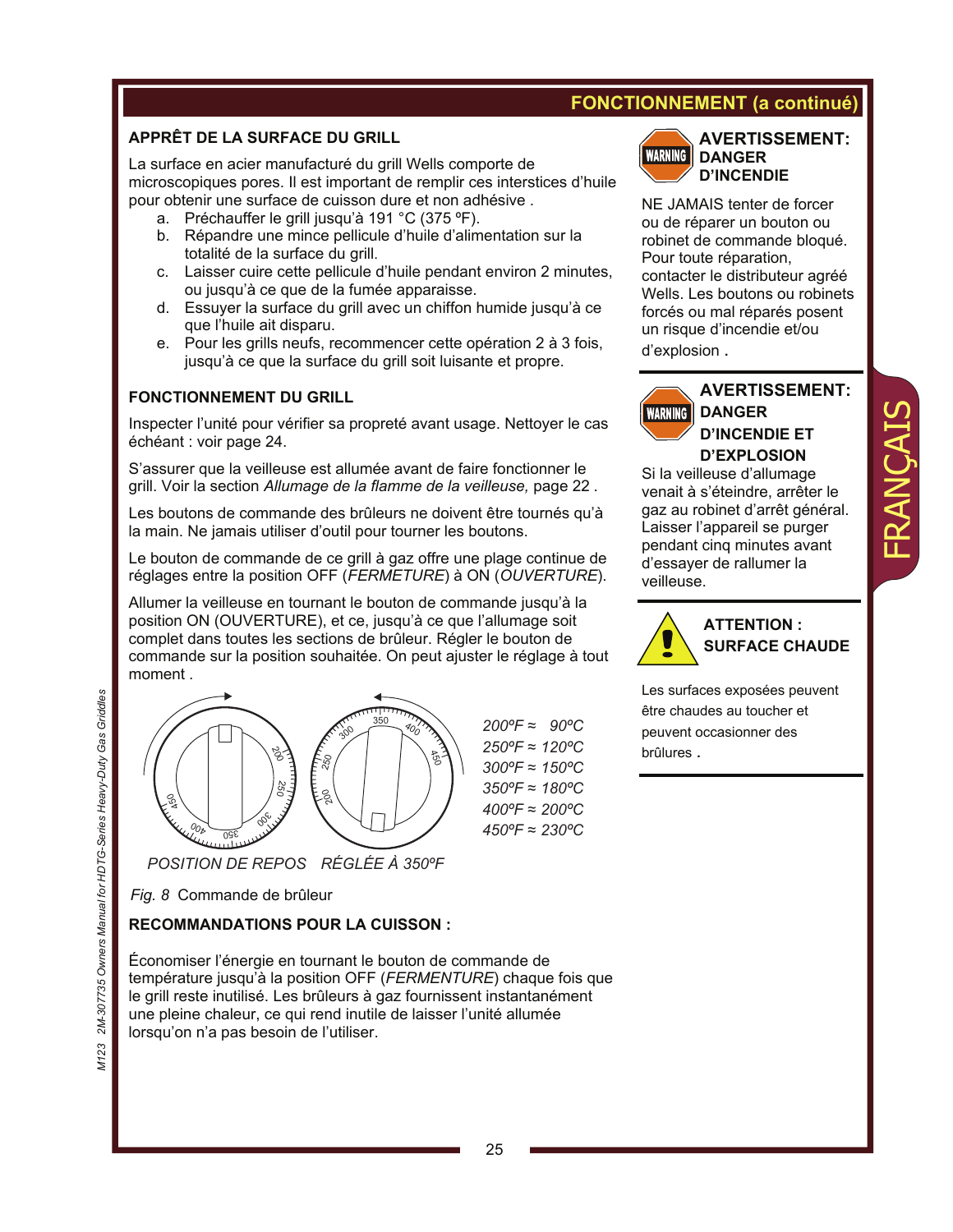## **INSTRUCTIONS POUR LE NETTOYAGE**



#### **AVERTISSEMENT: DANGER**

**D'INCENDIE**  Fermer le robinet d'arrêt du gaz avant le nettoyage.



FRANÇAIS

#### **ATTENTION : DANGER DE BRÛLURES**

Laisser complètement refroidir l'appareil avant de le nettoyer.

#### **IMPORTANT :**

NE PAS renverser ni verser d'eau sur les boutons de commande.

NE PAS submerger l'armoire du grill dans l'eau. Ceci endommagerait les composants internes. Les dommages occasionnés par l'eau aux composants internes ne sont PAS couverts par la garantie.

NE PAS utiliser de tampons métalliques à récurer pour nettoyer l'armoire ou le plateau à graisse.

Un bonne hygiène est vitale pour la qualité des produits alimentaires finis. Il faut s'assurer de bien nettoyer dans tous les coins et toutes les fissures où la graisse ou autres débris alimentaires ont pu s'accumuler .

#### **PRÉPARATION**

Tourner le robinet de commande jusqu'à un réglage bas avant le nettoyage. Laisser refroidir le grill jusqu'à son réglage le plus bas avant de nettoyer.

#### **FRÉQUENCE** Tous les jours

## **USTENSILES**

Brosse à soies Chiffon ou éponge propre Détergent doux Eau chaude Produit nettoyant compatible avec l'acier inoxydable

#### **NETTOYAGE QUOTIDIEN**

- 1. Verser une petite quantité d'eau sur la surface du grill et la laisser bouillonner.
- 2. Nettoyer la surface du grill. Utiliser un pierre ponce ou un grattoir de grill pour gratter tous les déchets alimentaires. Nettoyer la sur face du grill jusqu'à ce que le métal brille. Essuyer tous les résidus de poudre restants.

#### **IMPORTANT :** NE JAMAIS UTILISER DE TAMPONS MÉTALLIQUES À RÉCURER POUR NETTOYER LA SURFACE DU GRILL !

NE PAS utiliser de détergent ni de produit de nettoyage pour four pour nettoyer la surface du grill.

- 3. Utiliser une brosse à poils doux en faisant des mouvements circulaires pour éliminer toutes les particules alimentaires restantes.
- 4. Tourner le bouton de commande de température jusqu'à la position *OFF* (*ARRÊT*). Laisser refroidir la surface du grill puis essuyer la surface avec un chiffon propre. Sécher complètement la surface du grill.

**IMPORTANT :** Apprêter la surface de cuisson après chaque nettoyage. Voir page 23.

- 5. Nettoyer à fond le bac à graisse au moins une fois par jour. À l'aide d'un grattoir, enlever toute la graisse et tous les déchets de nourriture du bac à graisse en les poussant à travers le trou d'évacuation jusqu'au plateau à graisse .
- 6. Après avoir gratté tous les déchets de cuisson du bac à graisse et les avoir acheminés sur le plateau à graisse, emmener le tiroir à graisse dans l'aire de lavage de la cuisine et disposer de tous les déchets de façon réglementaire
	- a. Nettoyer le tiroir à l'eau chaude et avec un détergent doux .
	- b. Sécher complètement le tiroir et le réinstaller dans le grill .
- 7. Essuyer l'extérieur de l'armoire du grill avec un chiffon propre et un nettoyant non abrasif. Rincer abondamment à l'eau et frotter avec un chiffon propre. Sécher avec un chiffon propre et doux .

La procédure de nettoyage est terminée.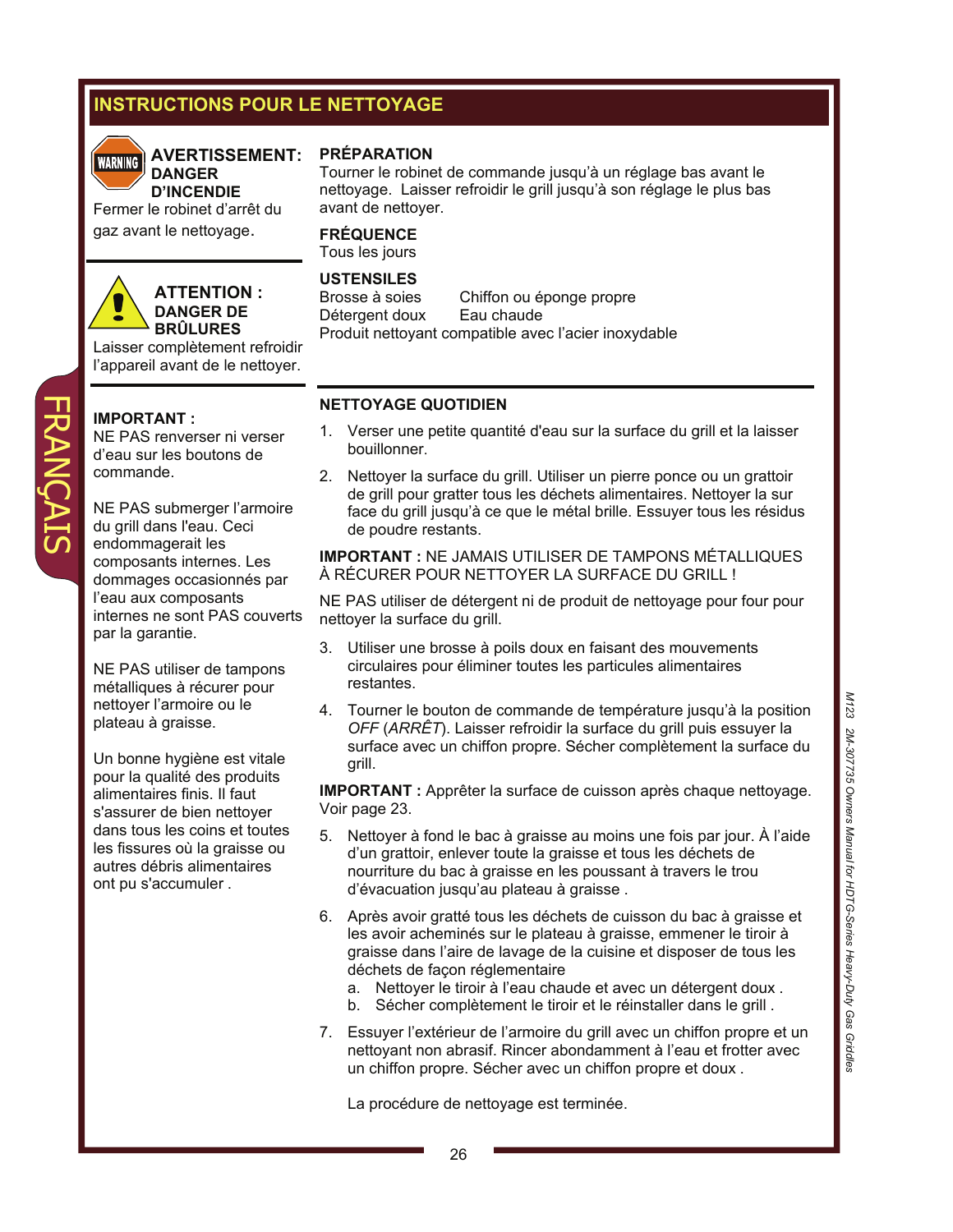## **INSTRUCTIONS POUR LE NETTOYAGE (a continué)**

.

#### **PRÉPARATION**

Fermer le robinet d'arrêt (sur la position OFF/FERMETURE). Laisser refroidir le grill avant de le nettoyer.

#### **FRÉQUENCE**

Selon les besoins

#### **USTENSILES**

Brosse à soies Chiffon ou éponge propre<br>Détergent doux Eau chaude Détergent doux Produit nettoyant compatible avec l'acier inoxydable

#### **NETTOYAGE DES BRÛLEURS**

Si un ou plusieurs trous individuels ne laissent pas s'échapper de flamme ou si la flamme est intermittente ou irrégulière, le brûleur a probablement besoin d'être nettoyé.

Fermer le robinet d'arrêt (sur la position OFF/FERMETURE). Enlever tous les boutons de commande et le panneau avant.

Repérer la position des ensembles de brûleur dans l'armoire. Enlever les brûleurs.

Examiner les ensembles de brûleur. Repérer la position des volets d'aération avant le nettoyage. Nettoyer les débris alimentaires des brûleurs à l'eau chaude, avec du détergent doux et une brosse à soies. Rincer et essuyer avec un chiffon doux et humecté d'eau propre. Essuyer les surfaces extérieures avec un chiffon propre, sec et doux. Laisser sécher les brûleurs à l'air pour que les passages intérieurs soient totalement dépourvus d'eau.

Examiner les brûleurs pour vérifier la bonne position des volets d'aération. Remettre les brûleurs en place avec les trous de sortie des flammes orientés vers le haut. Le venturi/volet d'aération glisse sur la buse du robinet de commande. Les ergots situés à l'arrière des brûleurs s'enclenchent dans des cavités correspondantes situées sur le support de brûleur. Les ergots situés à l'avant des brûleurs s'enclenchent dans les supports avant.

Ouvrir le robinet d'arrêt (sur la position ON/OUVERTURE) et allumer la veilleuse.

Remettre en place le panneau avant et tous les boutons de commande.

Essayer tous les brûleurs pour vérifier leur bon fonctionnement.

La procédure de nettoyage est terminée.

## **AVERTISSEMENT: WARNING**

**DANGER D'INCENDIE**  Fermer le robinet d'arrêt du

gaz avant le nettoyage.

#### **IMPORTANT :**

NE PAS renverser ni verser d'eau sur les boutons de commande.

FRANÇAIS

NE PAS submerger l'armoire du grill dans l'eau. Ceci endommagerait les composants internes. Les dommages occasionnés par l'eau aux composants internes ne sont PAS couverts par la garantie.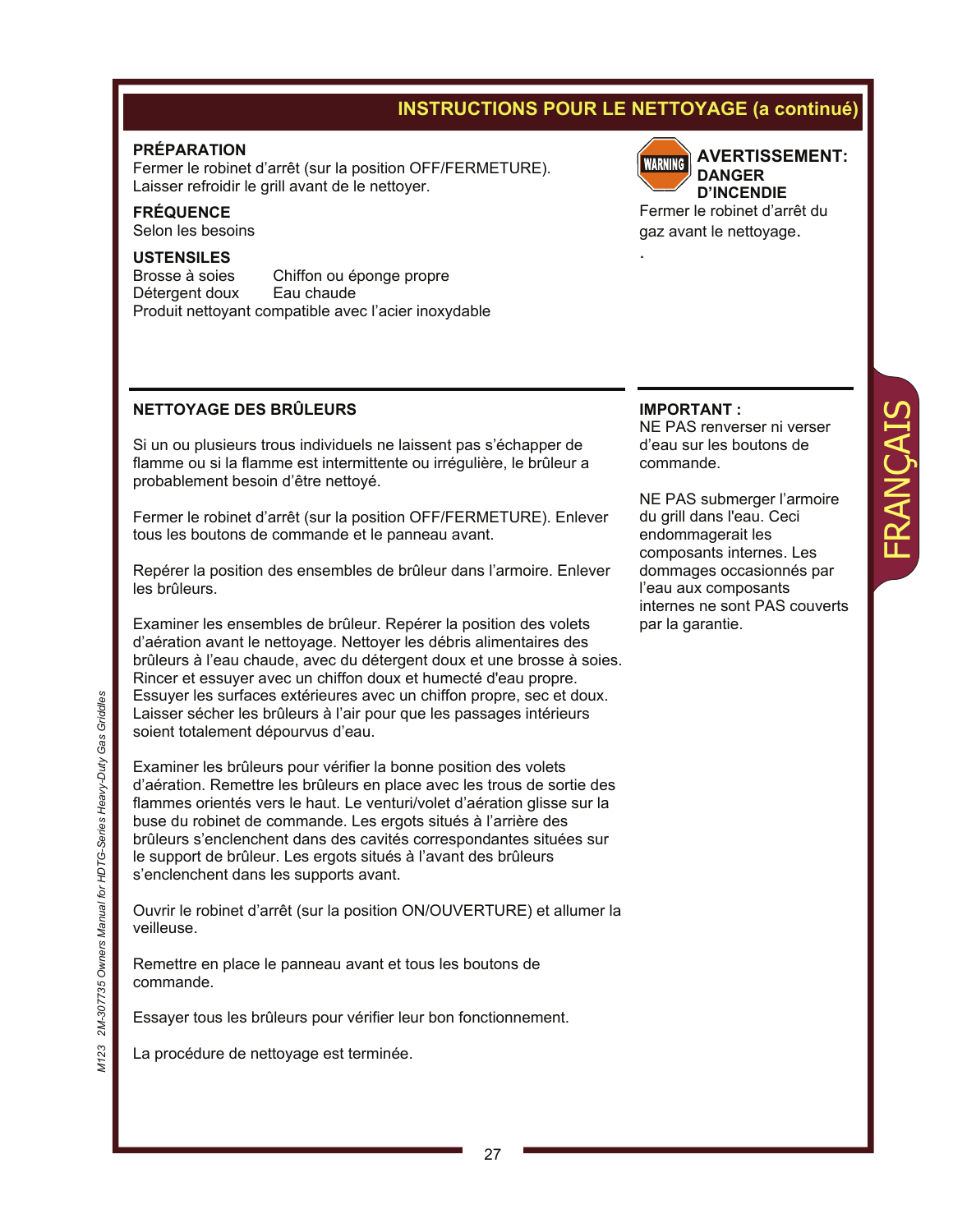|                                                                               | <b>CAUSE POSSIBLE</b>                                                                    | SOLUTION CONSEILLÉE                                                                                                                                          |
|-------------------------------------------------------------------------------|------------------------------------------------------------------------------------------|--------------------------------------------------------------------------------------------------------------------------------------------------------------|
|                                                                               | Alimentation de gaz fermée                                                               | Vérifier les robinets d'arrêt principal/de<br>chaque unité.                                                                                                  |
| La veilleuse ne s'allume pas                                                  | Air dans les lignes                                                                      | Allumer la veilleuse. Essayer d'allumer<br>la veilleuse toutes les 15 secondes.                                                                              |
|                                                                               | Le bouton d'allumage de la<br>veilleuse n'est pas ouvert                                 | Ouvrir/régler le bouton d'allumage de<br>la veilleuse                                                                                                        |
|                                                                               | Alimentation de gaz fermée                                                               | Vérifier les robinets d'arrêt principal/de<br>chaque unité.                                                                                                  |
| Les brûleurs ne s'allument                                                    | Air dans les lignes                                                                      | Allumer la veilleuse. Essayer d'allumer<br>la veilleuse toutes les 15 secondes.                                                                              |
| pas                                                                           | La veilleuse n'est pas<br>allumée                                                        | Fermer le robinet d'arrêt du gaz -<br>laisser l'unité se purger à l'évent<br>pendant 5 minutes. Ouvrir le robinet<br>d'arrêt du gaz et allumer la veilleuse. |
|                                                                               | Le bouton de commande est<br>fermé                                                       | Ouvrir le bouton de commande (ON/<br>OUVERTURE).<br>Régler les flammes de brûleurs.                                                                          |
| Un ensemble de brûleur<br>ne s'allume pas                                     | De l'eau dans le brûleur                                                                 | Enlever le brûleur et le laisser sécher<br>complètement                                                                                                      |
|                                                                               | Bouton de commande de<br>température, brûleur ou<br>autre composant interne<br>endommagé | Contacter le distributeur agréé Wells<br>pour effectuer les réparations.                                                                                     |
| Des parties de brûleur ne<br>s'allument pas ou leur flamme<br>est irrégulière | Brûleur mouillé ou trous<br>d'allumage bouchés                                           | Nettoyer et laisser sécher le brûleur.                                                                                                                       |
| Un brûleur ne contrôle pas ou<br>n'éteint pas                                 | Le thermostat endommagé,<br>thermobulb ou le capillaire                                  | Contacter le distributeur agréé Wells<br>pour effectuer les réparations.                                                                                     |
|                                                                               | Le bouton de commande de<br>température n'est pas réglé                                  | Régler à la température souhaitée.                                                                                                                           |
| La flamme du brûleur n'est<br>pas assez chaude                                | Volet ou buse déréglée                                                                   | Contacter un technicien qualifié pour<br>procéder au réglage.                                                                                                |
|                                                                               | Bouton de commande de<br>température, brûleur ou<br>autre composant interne<br>endommagé | Contacter le distributeur agréé Wells<br>pour effectuer les réparations.                                                                                     |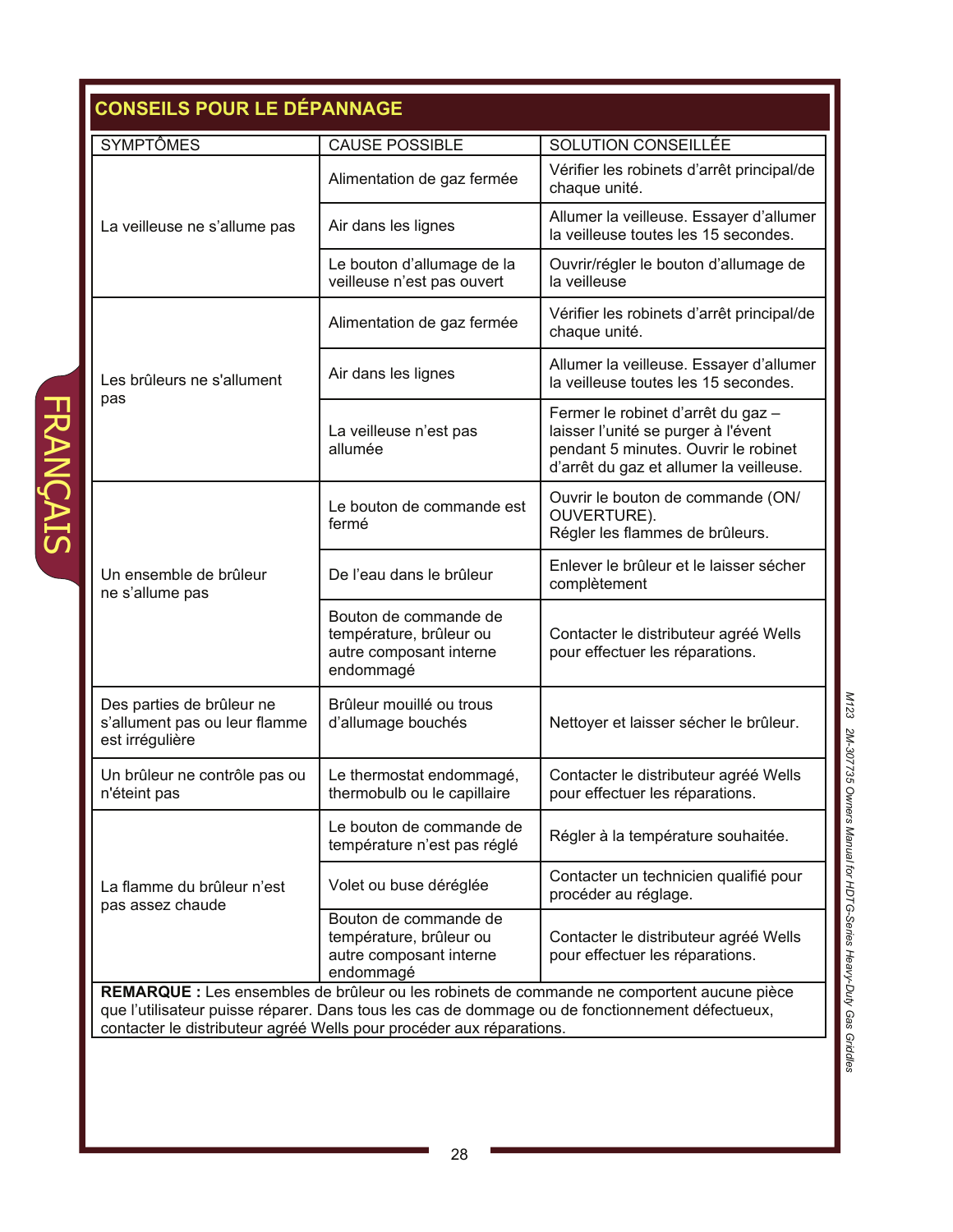|                                                                                                                                                                |                 | PIÈCES DE RECHANGE ET SERVICE DE RÉPARATIONS                                                                                                                   |
|----------------------------------------------------------------------------------------------------------------------------------------------------------------|-----------------|----------------------------------------------------------------------------------------------------------------------------------------------------------------|
| <b>DESCRIPTION</b>                                                                                                                                             | <b>PART NO.</b> | IMPORTANT:<br>Utiliser exclusivement des                                                                                                                       |
| Pieds, réglables en métal (jeu de 4)                                                                                                                           | 20563           | pièces de rechange et des<br>filtres de remplacement agréés<br>par l'usine.                                                                                    |
|                                                                                                                                                                |                 | <b>Wells Bloomfield, LLC</b><br>10 Sunnen Dr., P.O.Box 430129<br>St. Louis MO 63143 USA                                                                        |
|                                                                                                                                                                |                 | phone: (314) 781-2777<br>(314) 781-2714<br>fax:<br>(Service des pièces détachées)                                                                              |
|                                                                                                                                                                |                 | Le Service des pièces<br>FRANÇAIS<br>détachées peut fournir le nom<br>et le numéro de téléphone du<br>distributeur agréé WELLS le<br>plus proche de chez vous. |
|                                                                                                                                                                |                 |                                                                                                                                                                |
|                                                                                                                                                                |                 |                                                                                                                                                                |
|                                                                                                                                                                |                 |                                                                                                                                                                |
|                                                                                                                                                                |                 |                                                                                                                                                                |
| RENSEIGNEMENTS À FOURNIR AU SERVICE APRÈS-VENTE<br>Il est recommandé d'avoir les renseignements suivants sous la main lors d'un appel pour service après-vente |                 |                                                                                                                                                                |
|                                                                                                                                                                |                 |                                                                                                                                                                |
|                                                                                                                                                                |                 |                                                                                                                                                                |
|                                                                                                                                                                |                 |                                                                                                                                                                |
| NUMÉRO DE MODÈLE DE L'ÉQUIPEMENT                                                                                                                               |                 |                                                                                                                                                                |
| COMBUSTIBLE (L'UN MARQUER) □ Gaz naturel □ Gas de pétrole liquide                                                                                              |                 |                                                                                                                                                                |
|                                                                                                                                                                |                 |                                                                                                                                                                |
|                                                                                                                                                                |                 |                                                                                                                                                                |
|                                                                                                                                                                |                 |                                                                                                                                                                |

M123 2M-307735 Owners Manual for HDTG-Series Heavy-Duty Gas Griddles *M123 2M-307735 Owners Manual for HDTG-Series Heavy-Duty Gas Griddles*